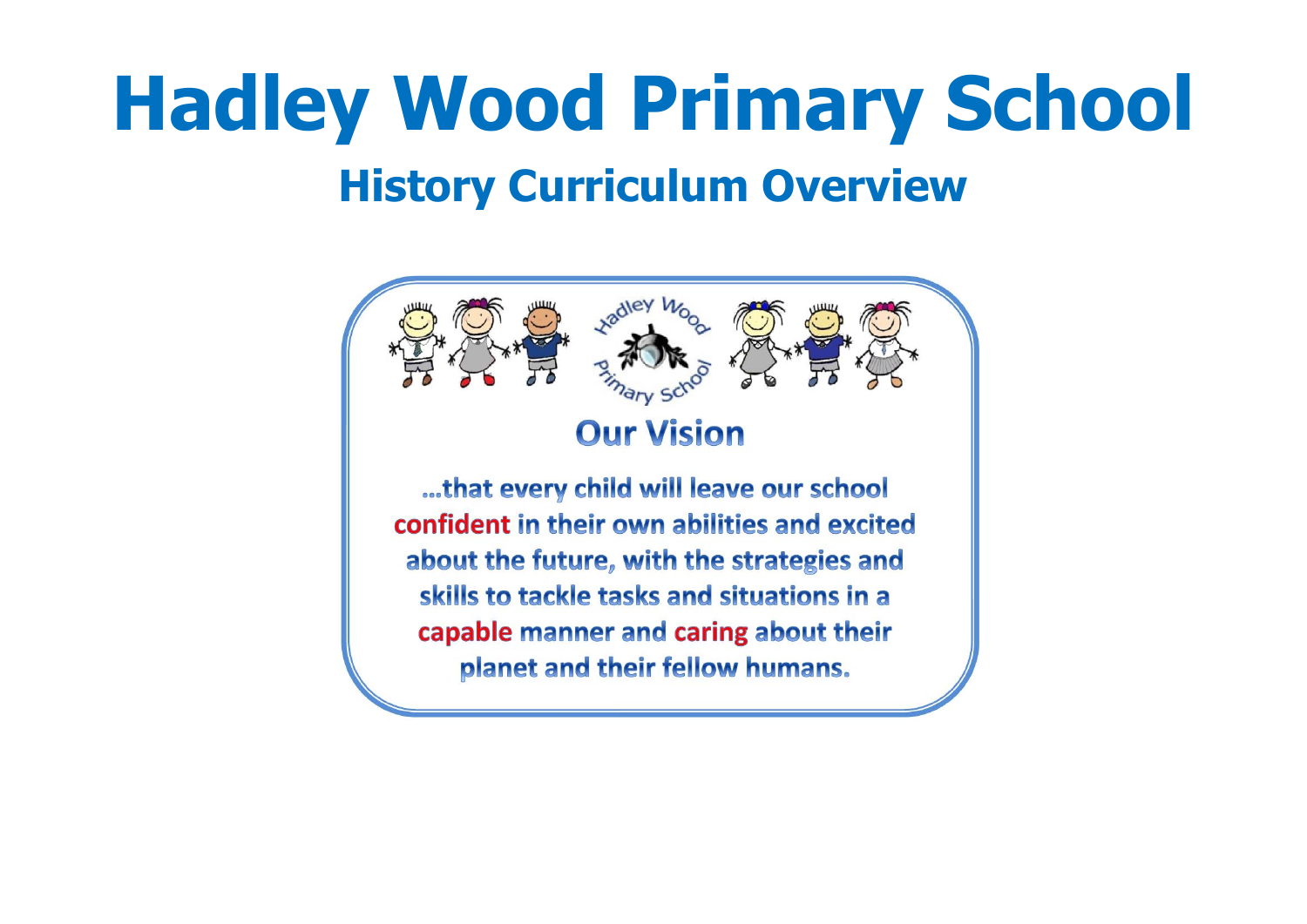#### **Curriculum Intent:**

At Hadley Wood Primary School, history forms an integral part of our wider curriculum. We want to teach our children to understand our past so that we can make thoughtful observations and judgements about it. Therefore, we believe that by learning about the past, we can better understand the world we live in today and make informed decisions about the impact we have on the future. Central to our approach to teaching history, is a belief that it is far more than a list of dates and events that must be memorised.

We use an enquiry-based approach to explore the past and learn about key periods. Within our classrooms, we follow these rich lines of enquiry, which has a Big Question, for each half term, such as "Raiders or Settlers: how should we remember the Vikings?" Studying history in this way inspires children's curiosity, encourages them to ask critical questions and enables them to have a better understanding of the society in which they live and that of the wider world.

Our KS1 curriculum has been designed to provide the children with a rich understanding of important figures and events from our past. An example of this is in EYFS, the children develop an understanding the past within living memory, this is expanded upon in Year 1 when they look at toys from the past.

Our KS2 curriculum has been designed to reflect the fact that the United Kingdom is an island. The theme of invasion is explored in detail across each of the year groups. We explore themes of invasions and war across Year  $3 - 6$ .

#### **How we plan for and teach History:**

In our History curriculum, we have thought about key threads that run through the units of learning. This provides the building blocks to acquire further knowledge. In Key Stage 1 these focus on having a secure understanding of chronology, key events and people who have shaped the world. In Key Stage 2 these include invasion and settlement, legacy, empire, civilisation, and society. By carefully mapping these themes across the units and revisiting them in different sequences of learning, we will help children gain historical perspective by placing their growing knowledge into different contexts, understanding the connections between local, regional, national and international history; and between short- and long-term timescales.

At Hadley Wood Primary School, history is embedded in our topic-based approach to learning in EYFS and KS1. In KS2, history is taught once each term. Teachers plan sequences of lessons across the unit that will build on and develop the children's knowledge and skills. In Key Stage 1, our curriculum is mapped to enable children to develop an awareness of the past, using common words and phrases relating to the passing of time. They will start to know where the people and events they study fit within a chronological framework and identify similarities and differences between ways of life in different periods. As they progress through the key stage, they will demonstrate a growing confidence and accuracy when using historical vocabulary, such as explorer and artefact.

In Key Stage 2, children will continue to develop a chronologically secure knowledge and understanding of British, local and world history, establishing clear narratives within and across the periods they study. This chronology, or sequence of events, will be referred to throughout KS2 so that children become secure in their understanding of important historical events and eras. It will also enable them to begin to identify trends over time and develop the appropriate use of historical terms such as ancient and civilisation. The explicit mapping and rigorous teaching of vocabulary ensures that children can gain and deploy a historically grounded understanding of abstract terms such as 'empire' or 'parliament'.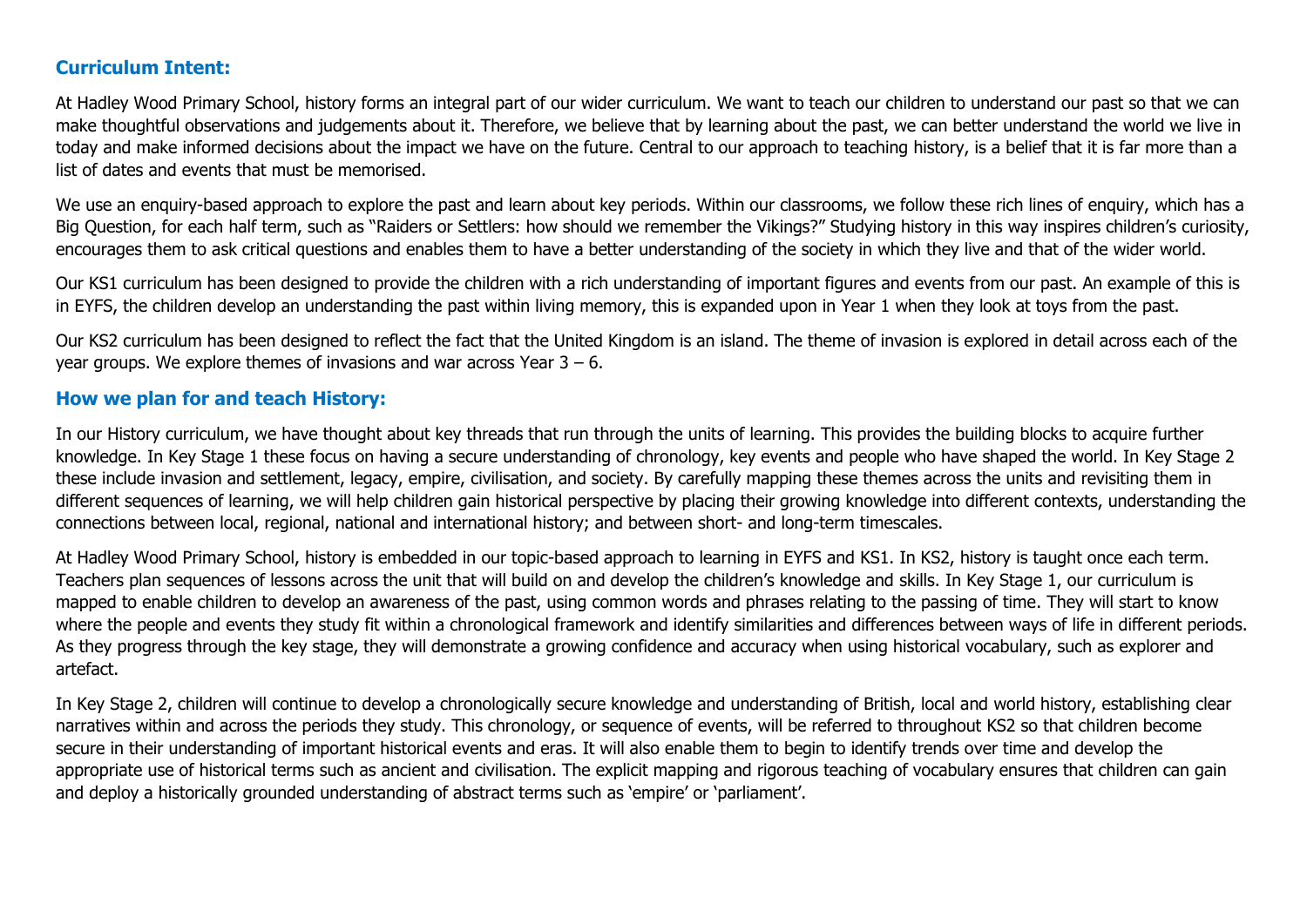Carefully selected skills are chosen to best match each unit of knowledge and progress year on year. Opportunities to practise and embed skills are planned for so that they are revisited and refined over time. The knowledge and skills that children will develop throughout each history topic are mapped across each year group and across the school to ensure progression.

We also maximise the opportunities that London has to offer in terms of its rich history and vast array of museums and cultural sites. Therefore, children's learning in history is enriched by visits to carefully selected museums, where workshops and visit materials deepen their understanding and knowledge. Teachers are also able to use the Historical Association's and Key Stage History's wealth of resources to develop their subject knowledge and plan engaging learning opportunities.

We arrange special events such 'History Days' where children and staff dress up as famous people from different periods in history. Such events ensure that learning is brought to life and children enjoy opportunities to 'hot seat' historical figures or to consider how to arrange famous people in chronological order.

We also undertake educational visits and workshops as we believe that trips to Roman theatres or Tudor palaces, for example, engage the children and give them opportunities to actively participate in historical enquiry.

#### **What you will see in our History lessons:**

- 1. Every lesson is carefully planned around **an enquiry question for children to answer**. By ensuring that these questions spark children's enquiry and **curiosity,** children are engaged in their learning and want to find out the answer. Lessons are purposeful and result in children gaining a new understanding of the world around them.
- 2. In each lesson the **learning objective** is designed so that children have a powerful understanding of the skills and understanding they are developing in the lesson. **Success criteria** define the features of the learning intention in the context of the activity so that children can identify what they are aiming for and how well they are doing.
- 3. Learning is effectively sequenced by sharing prior learning **'building blocks'** at the start of each lesson/topic/new concept. We recognise that children are more likely to retain new learning if it connected to prior understanding. Building blocks help pupils of all levels to connect new learning with existing concepts and promote **independence.**
- 4. Teachers start each lesson with a **discursive statement** to engage pupils and draw links between prior and new learning. Different levels of challenge and **'what if'** challenges help to ensure our children have high aspirations of themselves and strive to be the best they can be.
- 5. Teachers skillfully use the **'Deliberate Mistake'** approach to learning to build pupil **resilience** to failure alongside their ability to work independently to problem solve. This embeds the concept that making mistakes is integral to the learning process.

| <b>Development matters</b> |                         |                              | <b>Curriculum provision</b>                          | <b>Contribution on wider History</b><br>knowledge and what later content this<br>prepares for |
|----------------------------|-------------------------|------------------------------|------------------------------------------------------|-----------------------------------------------------------------------------------------------|
| Three to                   | Understanding the World | Begin to make sense of their | Provide opportunities and activities for children to | Pupils develop an understanding of the                                                        |
| Four Years                 |                         | own life story and family's  | share significant events in their own lives and      | passing of time as they look at their own                                                     |
| Old                        |                         | history.                     | those of family and friends e.g. birthdays,          | personal history and the lives of others. This                                                |

### **History long Term Overview: EYFS – Year 6**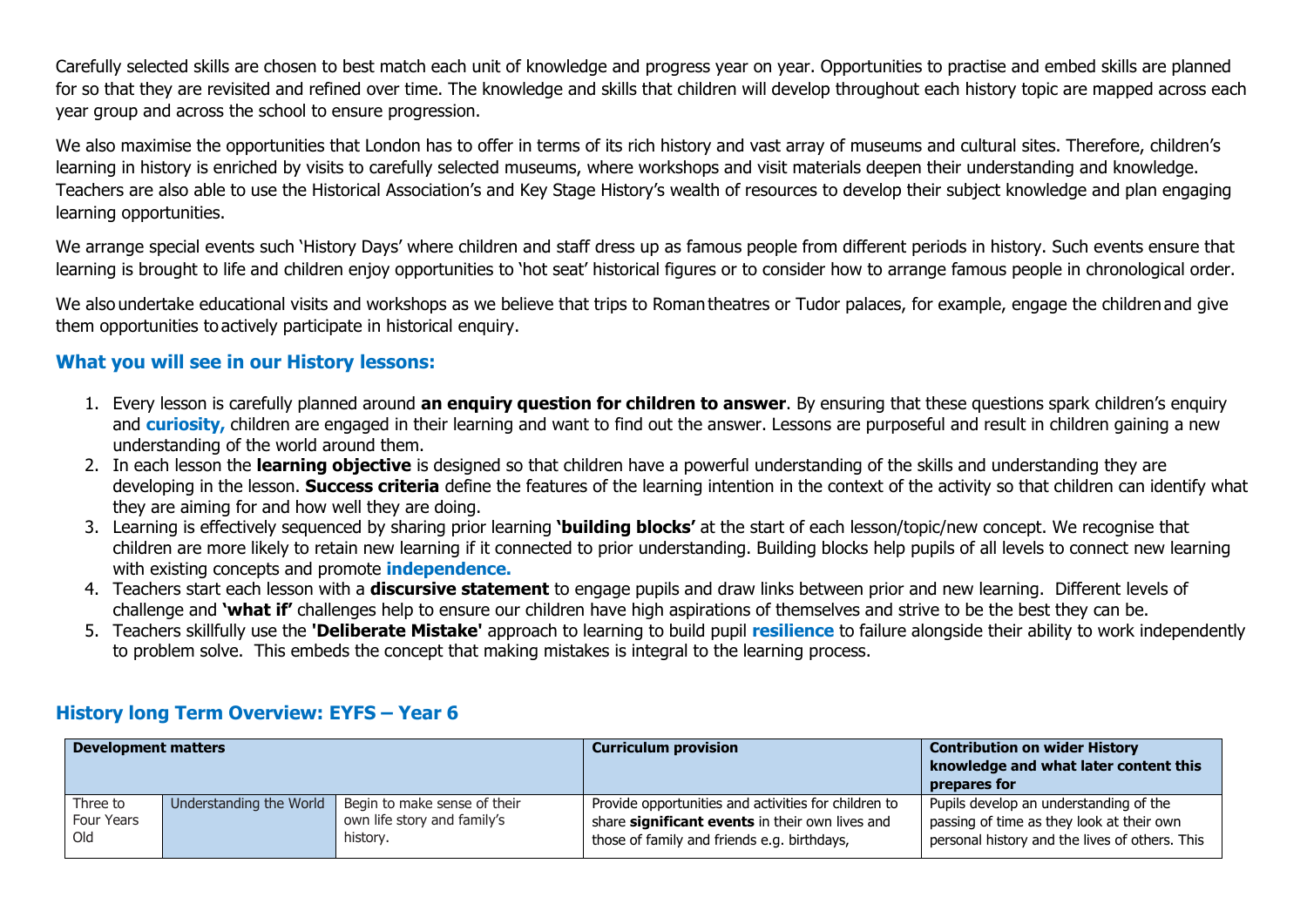| Reception  | Understanding the World        |                     | Comment on images of familiar<br>situations in the past.                                                                                                                                                                                                                                                                                                          | Christmas, Diwali through writing stories, postcards<br>and role play.                                                                                                                                                                                                                                                                                                                                                                                                                                                                                                                                                                                                                                                                                                                                                                                                                                                                                                                                                                                                                                                                                                                                                                                  | builds the foundations when looking at the<br>lives of significant people in Year 1.                                                                                                                                                                                                                                                                                                                                                                                                                                                                                                                              |
|------------|--------------------------------|---------------------|-------------------------------------------------------------------------------------------------------------------------------------------------------------------------------------------------------------------------------------------------------------------------------------------------------------------------------------------------------------------|---------------------------------------------------------------------------------------------------------------------------------------------------------------------------------------------------------------------------------------------------------------------------------------------------------------------------------------------------------------------------------------------------------------------------------------------------------------------------------------------------------------------------------------------------------------------------------------------------------------------------------------------------------------------------------------------------------------------------------------------------------------------------------------------------------------------------------------------------------------------------------------------------------------------------------------------------------------------------------------------------------------------------------------------------------------------------------------------------------------------------------------------------------------------------------------------------------------------------------------------------------|-------------------------------------------------------------------------------------------------------------------------------------------------------------------------------------------------------------------------------------------------------------------------------------------------------------------------------------------------------------------------------------------------------------------------------------------------------------------------------------------------------------------------------------------------------------------------------------------------------------------|
|            |                                |                     | Compare and contrast<br>characters from stories,<br>Including figures from the past.                                                                                                                                                                                                                                                                              | During the 'People who help us' topic children will<br>be talking about the lives of people around them<br>and their roles in society. This provides planned<br>opportunities for children to meet people with                                                                                                                                                                                                                                                                                                                                                                                                                                                                                                                                                                                                                                                                                                                                                                                                                                                                                                                                                                                                                                          | Opportunities to build memories and revisit<br>these throughout the course of the year<br>through 'do you remember when we did'<br>will help children relate the passing of time to                                                                                                                                                                                                                                                                                                                                                                                                                               |
| <b>ELG</b> | Understandi<br>ng the<br>World | Past and<br>Present | Talk about the lives of<br>people around them and<br>their roles in society.<br>Know some similarities and<br>differences between things in<br>the past and now, drawing on<br>their experiences and what has<br>been read in class.<br>Understand the past through<br>settings, characters and<br>events encountered in books<br>read in class and storytelling. | different occupations e.g. doctor, vet, dentist, fire<br>fighter, police woman.<br>Provide opportunities for children to create<br>memories and record these e.g. Autumn Walk and<br>Teddy Bear's Picnic<br>Enable children to use vocabulary related to events<br>in the past e.g. last week, least year, a long<br>time ago.<br>Provide opportunities for children to observe things<br>closely e.g. plants and mini beasts using<br>magnifying glasses, changing weather and seasons.<br>Enable children to record observations by<br>creating maps, plans and drawings as well as<br>digitally using photos and video.<br>Provide opportunities for children to discuss<br>similarities and differences e.g. through<br>painting self-portraits, cooking and role play.<br>Use photographs to initiate discussions about a<br>past family holiday or day out. Look at<br>photographs to prompt discussion on how we have<br>changed. What could we do as a baby? What can<br>we do now?<br>Use stories to learn about famous people from the<br>past.<br>Make observations of changes in the world around<br>us. Take photos and observational drawings during<br>our Autumn walk. This will be continued throughout<br>the year as seasons change. | events that have happened. This will build<br>understanding in preparation for the within<br>living memory toys topic in Year 1.<br>Children will learn core historical vocabulary<br>such as a past, present, passing of time,<br>change. This vocabulary builds cultural capital<br>associated with past historical events for core<br>learning across KS1 and KS2.<br>Exploratory opportunities such as looking at<br>photographs build the fundamental skills of<br>drawing conclusions and making observations<br>from sources - required for exploring primary<br>and secondary sources across KS1 And KS2. |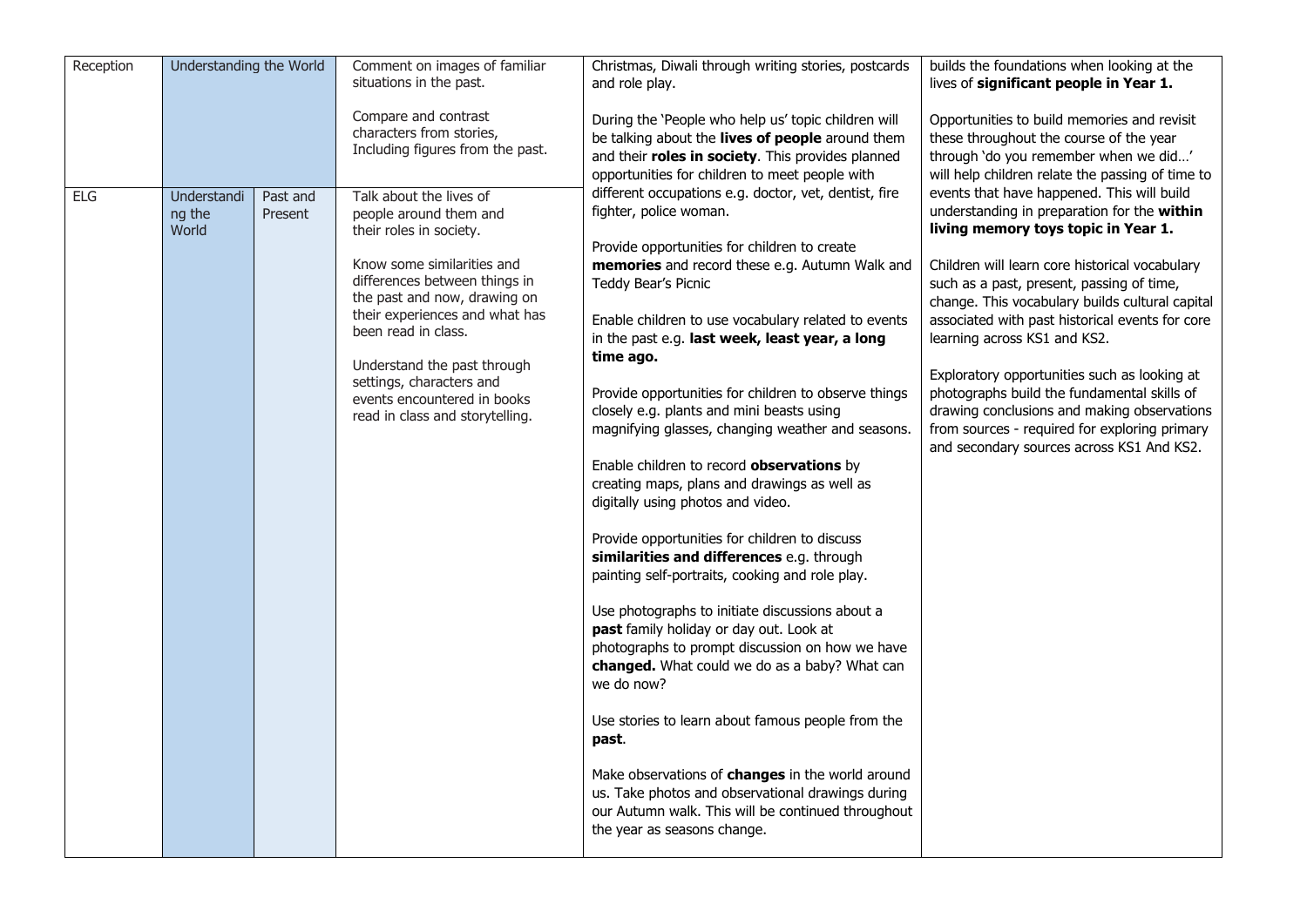|  | Develop an understanding of time and change<br>over time by exploring the seasonal changes on<br>Autumn Walk                                                               |  |
|--|----------------------------------------------------------------------------------------------------------------------------------------------------------------------------|--|
|  | Explore muddled bags belonging to characters from<br>traditional tales to introduce the idea of evidence<br>and enable children to answer the question 'How<br>do I know?' |  |

| Year 1   | <b>Substantive Knowledge Content</b><br>based around a Big Question                                                                                                                                                                                                                                                                                                                 | Recurring themes, ideas and language                                                                                                                                                                                                                                                                                                                                                                                                                                                                                                                                                                                                                                                                                                                                                                                                                                                           | Contribution on wider History knowledge and what later<br>content this prepares for                                                                                                                                                                                                                                                                                                                                                                                    |
|----------|-------------------------------------------------------------------------------------------------------------------------------------------------------------------------------------------------------------------------------------------------------------------------------------------------------------------------------------------------------------------------------------|------------------------------------------------------------------------------------------------------------------------------------------------------------------------------------------------------------------------------------------------------------------------------------------------------------------------------------------------------------------------------------------------------------------------------------------------------------------------------------------------------------------------------------------------------------------------------------------------------------------------------------------------------------------------------------------------------------------------------------------------------------------------------------------------------------------------------------------------------------------------------------------------|------------------------------------------------------------------------------------------------------------------------------------------------------------------------------------------------------------------------------------------------------------------------------------------------------------------------------------------------------------------------------------------------------------------------------------------------------------------------|
| Autumn 1 | Who was Guy Fawkes and what<br>was his involvement with the<br><b>Gunpowder Plot?</b><br>Develop an understanding of the<br>past by learning about the build-up<br>to the Gunpowder plot<br>Explore the life of Guy Fawkes<br>Identify some of the difference in<br>how people such as Guy Fawkes<br>lived, compared with today<br>Recount the main events of the<br>Gunpowder Plot | Pupils develop their knowledge and understanding of a<br>significant event in British history: The Gunpowder Plot.<br>They begin to develop their understanding of the past<br>and present by placing key events on a timeline.<br>The children will increase their awareness of the past<br>by finding out about Guy Fawkes and other significant<br>individuals involved in the plot such as Robert Catesby<br>and Thomas Percy.<br>National Curriculum:<br>> events beyond living memory that are significant<br>nationally<br>> significant historical events, people and places in<br>their own locality.<br>> develop an awareness of the past, using common<br>words and phrases relating to the passing of time<br>> Use a wide vocabulary of everyday historical terms.<br>>ask and answer questions, choosing and using parts<br>of stories and other sources to show that they know | Pupils develop their understanding of chronology and use<br>appropriate vocabulary to describe events in time.<br>This prepares pupils to learn about historical events beyond their<br>memory such as The Great Fire of London in Year 2.<br>Pupils develop their knowledge of using historical sources to find<br>evidence and examine these sources critically. This supports<br>pupils in preparation for their learning throughout the KS2<br>programme of study. |
| Spring 1 | What have these significant<br>people done to help other<br>people?<br>Identify who Rosa Parks was and                                                                                                                                                                                                                                                                              | and understand key features of events<br>Pupils build understanding of how significant people<br>such as Rosa Parks, Dir. Martin Luther King Jr.<br>and Ruby Bridges have impacted on people's lives<br>today. Pupils further develop their awareness of                                                                                                                                                                                                                                                                                                                                                                                                                                                                                                                                                                                                                                       | Pupils continue to develop their understanding of chronology<br>and the significance of key individuals in history.<br>An understanding of significant individuals' contributions to                                                                                                                                                                                                                                                                                   |
|          | what difference did she make in the<br>lives of other people                                                                                                                                                                                                                                                                                                                        | chronology by creating timelines of inventions,<br>including events beyond their living memory. They use                                                                                                                                                                                                                                                                                                                                                                                                                                                                                                                                                                                                                                                                                                                                                                                       | history allows children to understand how individuals have                                                                                                                                                                                                                                                                                                                                                                                                             |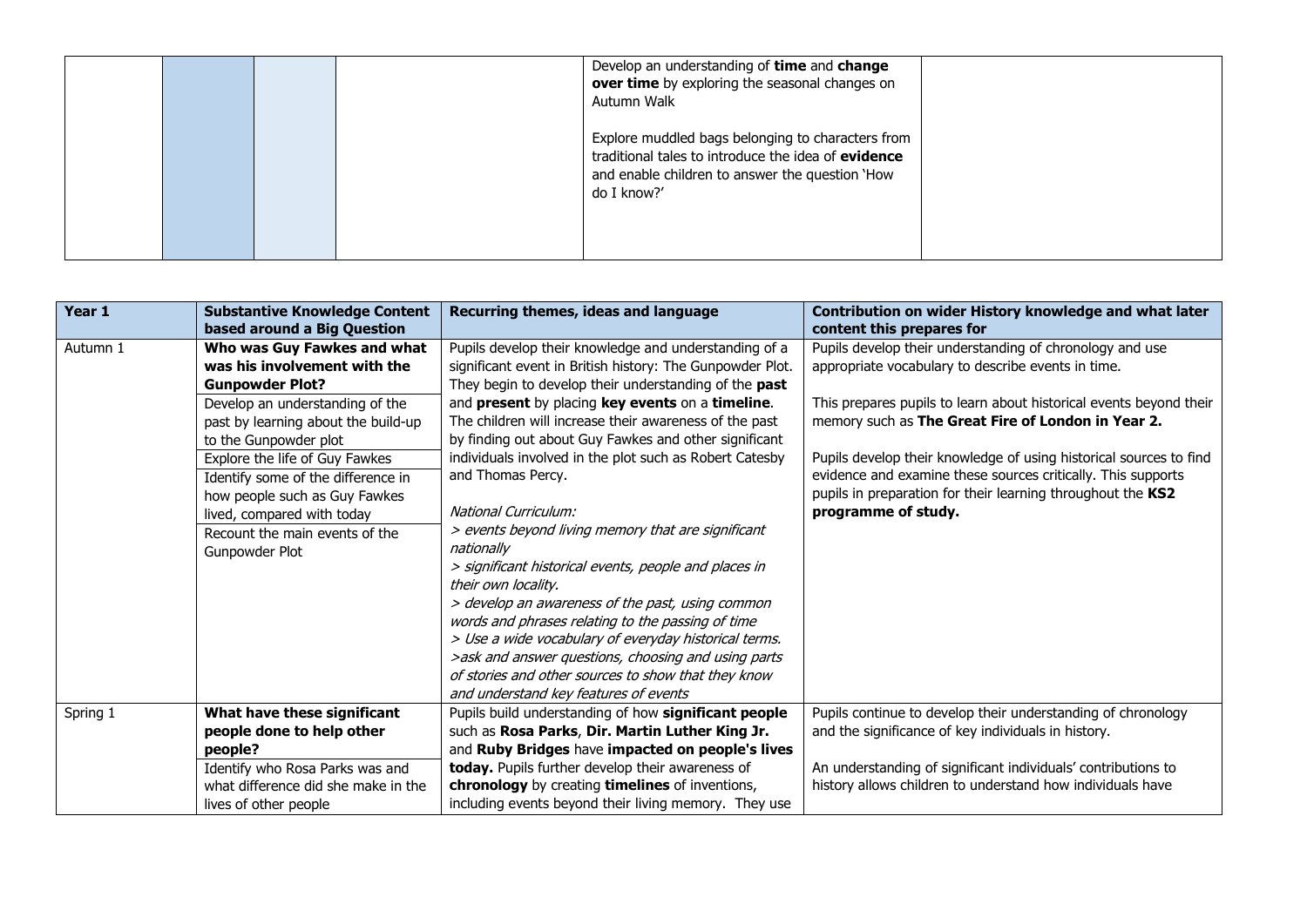|                   | Understand why Dr. Martin Luther     | artefacts, pictures and stories to find out about the     | influenced the future, which further develops their concept of     |
|-------------------|--------------------------------------|-----------------------------------------------------------|--------------------------------------------------------------------|
|                   | King Jr's speech was so important in | past and develop an awareness of reliable sources.        | time.                                                              |
|                   | history                              |                                                           |                                                                    |
|                   | Explore the life of Ruby Bridges and | National Curriculum:                                      | Year 2 develops knowledge of chronology and the significance       |
|                   | understanding how she made a         | >the lives of significant individuals in the past who     | of key individuals in history such as Samuel Pepys.                |
|                   | difference on children's lives today | have contributed to national and international            |                                                                    |
|                   | Discuss similarities and differences | achievements                                              |                                                                    |
|                   | between these individuals and their  | > develop an awareness of the past, using common          |                                                                    |
|                   | impact on the lives of other people  | words and phrases relating to the passing of time         |                                                                    |
|                   |                                      | > Use a wide vocabulary of everyday historical terms.     |                                                                    |
|                   |                                      | >ask and answer questions, choosing and using parts       |                                                                    |
|                   |                                      | of stories and other sources to show that they know       |                                                                    |
|                   |                                      | and understand key features of events                     |                                                                    |
|                   |                                      | $>$ understand some of the ways in which we find out      |                                                                    |
|                   |                                      | about the past and identify different ways in which it is |                                                                    |
|                   |                                      | represented                                               |                                                                    |
| Summer 1          | How are our toys different from      | Pupils further develop their understanding of past and    | Pupils further develop their concept of the vocabulary linked to   |
|                   | those in the past?                   | present by exploring a range of changes within            | time by comparing historical artefacts with toys of today.         |
|                   | Understand changes within living     | living memory. Pupils develop an awareness of toys        | Conversations with parents and grandparents will provide           |
|                   | memory by exploring toys from        | from the past and compare these with their favourite      | children with accurate historical accounts of changes to life      |
|                   | today                                | toys from today. Throughout the unit, pupils will         | within living memory.                                              |
|                   | Explore a range of toys from the     | develop a range of historical skills such as: asking and  |                                                                    |
|                   | past                                 | answering questions, identifying and interpreting         | This unit focused heavily on the use of primary and secondary      |
|                   | Compare similarities and differences | different sources and exploring how this influences       | sources and reinforce prior learning on what we can learn from     |
|                   | between toys from today and in the   | them today.                                               | the recent past. Later units in Year 6 draw heavily on historical  |
|                   | past                                 |                                                           | accounts of events and change during the WW1 and WW2               |
|                   | Recognise how toys have changed      | National Curriculum:                                      | schemes of work.                                                   |
|                   | over time                            | >Changes within living memory                             |                                                                    |
|                   |                                      | develop an awareness of the past, using common            |                                                                    |
|                   |                                      | words and phrases relating to the passing of time         |                                                                    |
|                   |                                      | > Use a wide vocabulary of everyday historical terms.     |                                                                    |
|                   |                                      | >ask and answer questions, choosing and using parts       |                                                                    |
|                   |                                      | of stories and other sources to show that they know       |                                                                    |
|                   |                                      | and understand key features of events                     |                                                                    |
|                   |                                      | > understand some of the ways in which we find out        |                                                                    |
|                   |                                      | about the past and identify different ways in which it is |                                                                    |
|                   |                                      | represented                                               |                                                                    |
| Year <sub>2</sub> | <b>Substantive Knowledge Content</b> | Recurring themes, ideas and language                      | Contribution on wider History knowledge and what later             |
|                   | based around a Big Question          |                                                           | content this prepares for                                          |
| Autumn 1          | Why did The Great Fire of            | Pupils develop an awareness of what life was like in      | Pupils further develop their understanding of the impact lives of  |
|                   | London spread so quickly?            | London before, during and after The Great Fire of         | significant people have had on society today; this builds on the   |
|                   | Explore the events leading up to the | London. Pupils continue to develop their                  | learning in the Year 1 significant people topic. An                |
|                   | Great Fire of London                 | understanding of past and present, together with an       | understanding of significant individuals' contributions to history |
|                   |                                      |                                                           |                                                                    |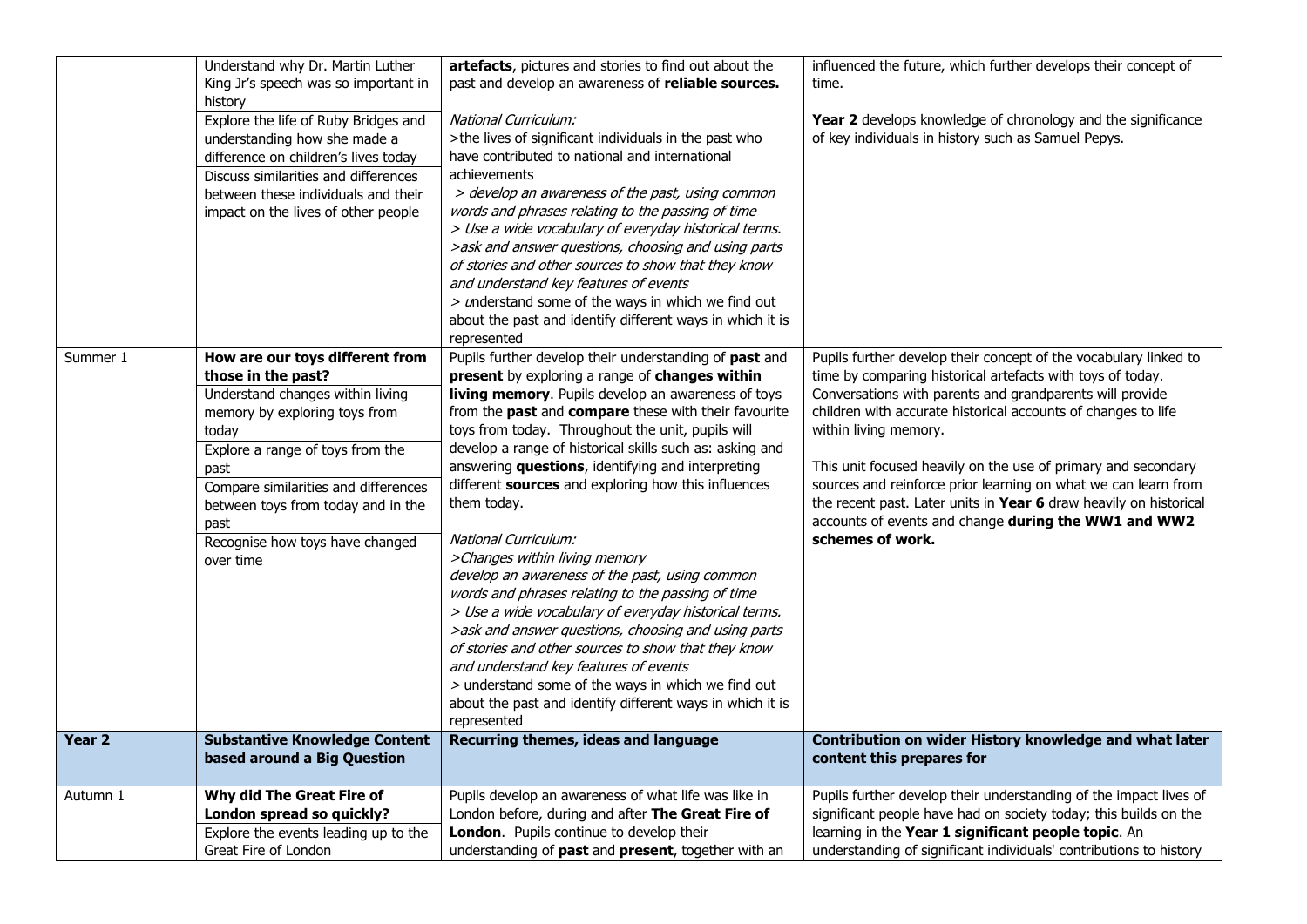|          | Explain how the fire started and why<br>it spread so quickly.<br>Place the events of The Great Fire in<br>a chronological sequence<br>Know some of the key historical<br>figures of the time<br>Identify the changes made on future<br>building materials used in London.<br>Compare daily life before and after<br>the fire                                                                                                                                                                       | understanding of chronology based on events beyond<br>significant memory. They develop an awareness of why<br>The Great Fire of London happened and of the role<br>of key historical figures such as Samuel Pepys. Pupils<br>explore how the fire service and its equipment<br>developed and contributed to stopping the fire and the<br>change in future building materials as a result of the<br>fire.<br>National Curriculum:<br>> Events beyond living memory that are significant<br>nationally or globally<br>> significant historical events, people and places in<br>their own locality<br>>develop an awareness of the past, using common<br>words and phrases relating to the passing of time<br>> Use a wide vocabulary of everyday historical terms.<br>>ask and answer questions, choosing and using parts<br>of stories and other sources to show that they know<br>and understand key features of events                   | allows children to understand how individuals have influenced<br>the future, which further develops their concept of time. Year 2<br>develops knowledge of chronology and the significance<br>of key individuals in history a concept revisited<br>throughout KS2.<br>Becoming secure with their knowledge of using historical<br>sources to find evidence and examining these sources critically,<br>supports pupils in preparation for their learning throughout the<br>KS2 programme of study. |
|----------|----------------------------------------------------------------------------------------------------------------------------------------------------------------------------------------------------------------------------------------------------------------------------------------------------------------------------------------------------------------------------------------------------------------------------------------------------------------------------------------------------|-------------------------------------------------------------------------------------------------------------------------------------------------------------------------------------------------------------------------------------------------------------------------------------------------------------------------------------------------------------------------------------------------------------------------------------------------------------------------------------------------------------------------------------------------------------------------------------------------------------------------------------------------------------------------------------------------------------------------------------------------------------------------------------------------------------------------------------------------------------------------------------------------------------------------------------------|---------------------------------------------------------------------------------------------------------------------------------------------------------------------------------------------------------------------------------------------------------------------------------------------------------------------------------------------------------------------------------------------------------------------------------------------------------------------------------------------------|
|          |                                                                                                                                                                                                                                                                                                                                                                                                                                                                                                    | > understand some of the ways in which we find out<br>about the past and identify different ways in which it is<br>represented                                                                                                                                                                                                                                                                                                                                                                                                                                                                                                                                                                                                                                                                                                                                                                                                            |                                                                                                                                                                                                                                                                                                                                                                                                                                                                                                   |
| Spring 2 | What important changes did<br>women in the past make in<br>nursing and health care?<br>Understand the lives and role of<br>significant individuals: Florence<br>Nightingale, Mary Seacole and<br>Elizabeth Garrett Anderson<br>Place events on a timeline and<br>describe key events in the life of a<br>significant person.<br>Identify the challenges these<br>individuals faced.<br>Know how gender and class<br>attitudes at the time limited the<br>roles women were expected to<br>undertake | Pupils develop an understanding of the lives of<br>significant individuals and make comparisons between<br>them. They ask questions about why these individuals<br>were significant and the changes that they have made<br>to the health care service. Pupils learn about how<br>Florence Nightingale and Mary Seacole changed<br>hospital hygiene, improved conditions and well-being<br>during the Crimean War, using a range of historical<br>sources to support this knowledge. Pupils explore the<br>significance of Elizabeth Garrett Anderson and why<br>becoming the first female doctor was revolutionary<br>during this time period.<br><b>National Curriculum:</b><br>> the lives of significant individuals in the past who<br>have contributed to national and international<br>achievements. Some should be used to compare<br>aspects of life in different periods<br>>Use a wide vocabulary of everyday historical terms. | Pupils build on their knowledge from Year 1 of significant<br>historical events.<br>Developing an understanding of the Crimean War and how<br>women changed the healthcare system during this time ensures<br>pupils have a secure understanding of chronology as a recurring<br>theme based on previous learning.<br>This understanding of chronology prepares pupils for going back<br>to the Stone Age, Iron Age and other ancient civilizations<br>in Year 3 and beyond.                      |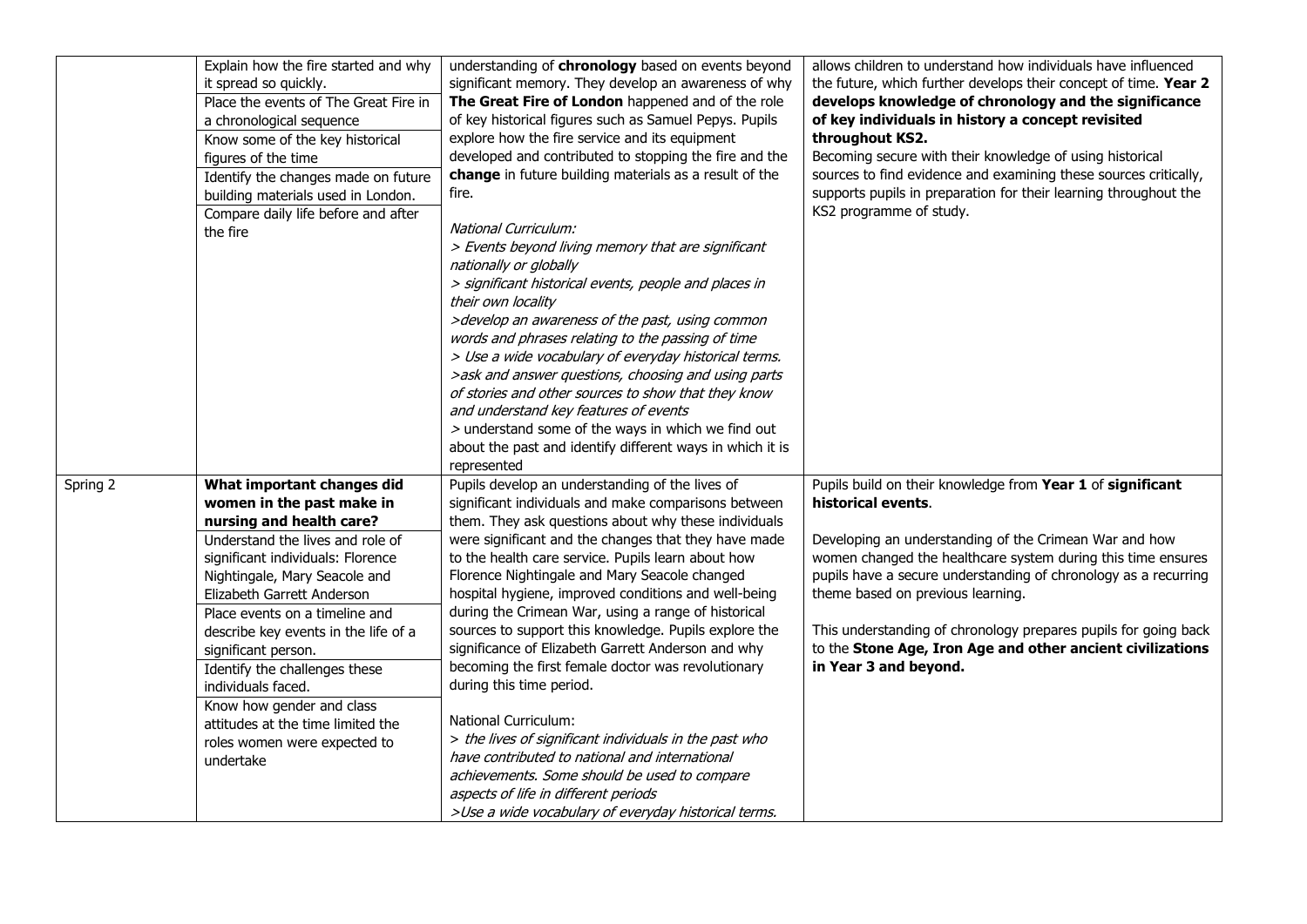| Summer 1 | Why was the moon landing such<br>a significant event?<br>Know that Neil Armstrong was the<br>first man to walk on the moon, and<br>that this was a significant event<br>which had global impact<br>Compare the national and<br>international achievements of Tim<br>Peake and Neil Armstrong<br>Use artefacts, pictures, stories,<br>online sources and databases to find<br>out about the past and discuss<br>reliable sources | >ask and answer questions, choosing and using parts<br>of stories and other sources to show that they know<br>and understand key features of events<br>> understand some of the ways in which we find out<br>about the past and identify different ways in which it is<br>represented<br>Pupils develop their understanding of the significance of<br>a 'global historical event' and develop their<br>knowledge of significant people involved such as 'Neil<br>Armstrong'. They also develop their chronology<br>skills by placing key events on a timeline and<br>understand how other significant individuals in history<br>such as the Wright brothers and Christopher Columbus<br>(using knowledge from a previous geography unit)<br>influenced future events in history. Pupils further<br>develop their skills of using reliable sources to find out<br>about the past.<br>National Curriculum:<br>> The lives of significant individuals in the past who<br>have contributed to national and international | Pupils further develop their understanding of the impact lives of<br>significant people have had on society today; this builds on the<br>learning in the Year 1 significant people topic. An<br>understanding of significant individuals' contributions to history<br>allows children to understand how individuals have influenced<br>the future, which further develops their concept of time. Year 2<br>develops knowledge of chronology and the significance<br>of key individuals in history a concept revisited<br>throughout KS2.<br>Becoming secure with their knowledge of using historical<br>sources to find evidence and examining these sources critically,<br>supports pupils in preparation for their learning throughout the<br>KS2 programme of study. |
|----------|---------------------------------------------------------------------------------------------------------------------------------------------------------------------------------------------------------------------------------------------------------------------------------------------------------------------------------------------------------------------------------------------------------------------------------|----------------------------------------------------------------------------------------------------------------------------------------------------------------------------------------------------------------------------------------------------------------------------------------------------------------------------------------------------------------------------------------------------------------------------------------------------------------------------------------------------------------------------------------------------------------------------------------------------------------------------------------------------------------------------------------------------------------------------------------------------------------------------------------------------------------------------------------------------------------------------------------------------------------------------------------------------------------------------------------------------------------------|-------------------------------------------------------------------------------------------------------------------------------------------------------------------------------------------------------------------------------------------------------------------------------------------------------------------------------------------------------------------------------------------------------------------------------------------------------------------------------------------------------------------------------------------------------------------------------------------------------------------------------------------------------------------------------------------------------------------------------------------------------------------------|
|          |                                                                                                                                                                                                                                                                                                                                                                                                                                 | achievements<br>>develop an awareness of the past, using common<br>words and phrases relating to the passing of time<br>> Use a wide vocabulary of everyday historical terms.<br>>ask and answer questions, choosing and using parts<br>of stories and other sources to show that they know<br>and understand key features of events<br>> understand some of the ways in which we find out<br>about the past and identify different ways in which it is<br>represented                                                                                                                                                                                                                                                                                                                                                                                                                                                                                                                                               |                                                                                                                                                                                                                                                                                                                                                                                                                                                                                                                                                                                                                                                                                                                                                                         |
| Year 3   | <b>Substantive Knowledge Content</b><br>based around a Big Question                                                                                                                                                                                                                                                                                                                                                             | Recurring themes, ideas and language                                                                                                                                                                                                                                                                                                                                                                                                                                                                                                                                                                                                                                                                                                                                                                                                                                                                                                                                                                                 | Contribution on wider History knowledge and what later<br>content this prepares for                                                                                                                                                                                                                                                                                                                                                                                                                                                                                                                                                                                                                                                                                     |
| Autumn 2 | What can we learn from the<br>people of The Stone Age about<br>sustainability?<br>Identify how Stone Age man lived<br>and survived<br>Explore how ancient civilizations<br>lived their everyday lives                                                                                                                                                                                                                           | As well as furnishing a specific reference point in time<br>and space, a secure knowledge of the Stone Age<br>ensures pupils leave primary school with an<br>understanding of early hunter-gatherers and the<br>difficulties that early humans had to face. Pupils will<br>understand concepts such as living off the land. They<br>will learn to appreciate that many tools and things used                                                                                                                                                                                                                                                                                                                                                                                                                                                                                                                                                                                                                         | Pupils are prepared to look at other types of early people they<br>will encounter in their study of the Bronze Age and Iron Age.<br>Looking at where the Stone Age fits on a timeline will orientate<br>pupils in time and enable them to grasp ideas related to the<br>Bronze Age and Iron Age.                                                                                                                                                                                                                                                                                                                                                                                                                                                                        |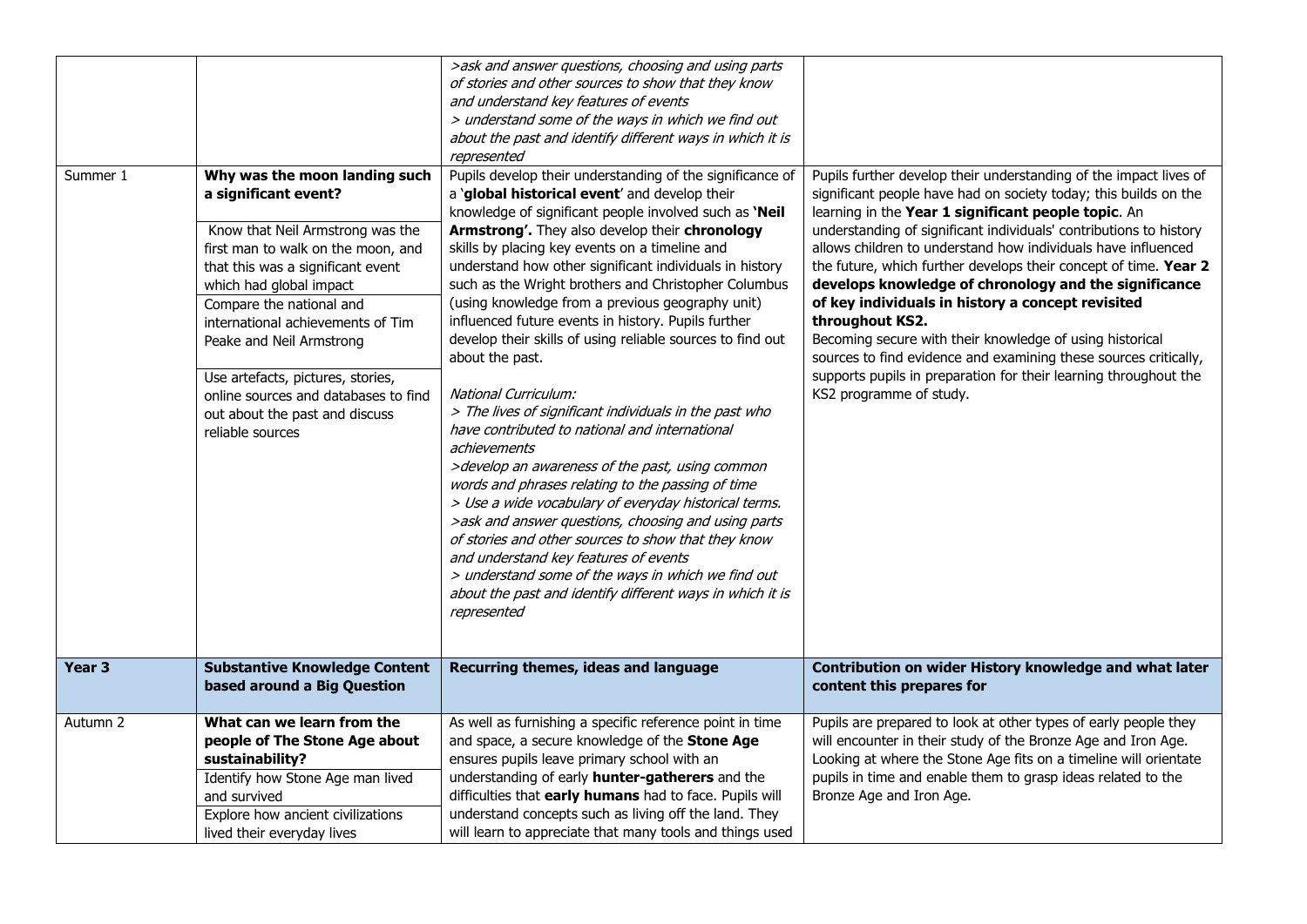|          | Explain the meaning of hunter                           | in the modern age are, to a degree, based on ideas                                                    | In the Year 6 unit on WW2, pupils will be better able to          |
|----------|---------------------------------------------------------|-------------------------------------------------------------------------------------------------------|-------------------------------------------------------------------|
|          | gathering                                               | developed by early humans in the Stone Age.                                                           | appreciate what it means to live off the land and use the         |
|          | Explore life at Skara Brae                              |                                                                                                       | resources around them.                                            |
|          | Explore how different was life in the                   | National Curriculum:                                                                                  |                                                                   |
|          | Stone Age when man started to<br>farm?                  | > changes in Britain from the Stone Age to the Iron<br>Age                                            |                                                                   |
|          |                                                         | >develop a chronologically secure knowledge and                                                       |                                                                   |
|          |                                                         | understanding of British, local and world history                                                     |                                                                   |
|          |                                                         | > establish clear narratives within and the period                                                    |                                                                   |
|          |                                                         | >develop the appropriate use of historical terms.                                                     |                                                                   |
|          |                                                         | > address and devise historically valid questions about<br>change, cause and significance             |                                                                   |
|          |                                                         | >construct informed responses that involve thoughtful                                                 |                                                                   |
|          |                                                         | selection and organisation of relevant historical                                                     |                                                                   |
|          |                                                         | information                                                                                           |                                                                   |
|          |                                                         | >understand how knowledge of the past is constructed                                                  |                                                                   |
|          |                                                         | from a range of sources                                                                               |                                                                   |
| Spring 2 | When do you think it was better                         | A secure knowledge of the <b>Bronze Age</b> ensures pupils                                            | Pupils are prepared to look at the other early civilizations they |
|          | to live - Stone Age, Bronze Age                         | leave primary school with an understanding of how                                                     | will encounter in Year 3 and beyond including an in-depth study   |
|          | of Iron Age?                                            | people made tools and weapons. Pupils are able to                                                     | of Ancient Egypt in Year 4. Pupils consolidate their              |
|          | Add time periods in order, to a                         | appreciate how different ancient civilizations                                                        | understanding of the changes throughout the prehistoric period    |
|          | previously constructed timeline                         | developed at different speeds and the impact of the                                                   | on the life of early man.                                         |
|          | Impact of transport and trade during                    | first invaders - The Beaker People - had on life in<br>Britain. They understand how copper mining was |                                                                   |
|          | the Bronze and Iron Ages                                | crucial to the <b>Bronze Age</b> and reasons why                                                      | In upper KS2 pupils will be able to appreciate that weapons       |
|          | Identify the first changes brought                      | Stonehenge was built.                                                                                 | and tools can help civilizations win wars and be powerful. The    |
|          | about by Britain's first invaders: The<br>Beaker People |                                                                                                       | theme of invasion runs throughout the KS2 history curriculum      |
|          | Metallurgy: Identify the importance                     | Pupils develop a secure understanding of why Iron                                                     | and a study of Britain's earliest invaders- The Beaker People-    |
|          | of copper mining to Bronze Age man                      | Age people developed hillforts and how important                                                      | helps pupils begin to build an understanding of the impact        |
|          | Process of extracting and developing                    | Druids were in Iron Age Britain. They appreciate                                                      | invasion had on Britain as a small island.                        |
|          | bronze and iron tools                                   | how innovations in the technique of smelting ore                                                      |                                                                   |
|          | Explore how and why hillforts were                      | impacted on tools and weapons, and had an                                                             | In learning about transport and trade, pupils will start asking   |
|          | developed in the Iron Age                               | influence on daily life in ancient times.                                                             | more questions about where new goods came from - crucial for      |
|          |                                                         |                                                                                                       | work on Ancient Rome in Year 4.                                   |
|          |                                                         | National Curriculum:                                                                                  |                                                                   |
|          |                                                         | > changes in Britain from the Stone Age to the Iron                                                   |                                                                   |
|          |                                                         | Age                                                                                                   |                                                                   |
|          |                                                         | >develop a chronologically secure knowledge and<br>understanding of British history                   |                                                                   |
|          |                                                         | >establish clear narratives within and across the                                                     |                                                                   |
|          |                                                         | periods                                                                                               |                                                                   |
|          |                                                         | >note connections, contrasts and trends over time                                                     |                                                                   |
|          |                                                         | >develop the appropriate use of historical terms.                                                     |                                                                   |
|          |                                                         | > address and devise historically valid questions about                                               |                                                                   |
|          |                                                         | change, cause, similarity and difference, and                                                         |                                                                   |
|          |                                                         | significance                                                                                          |                                                                   |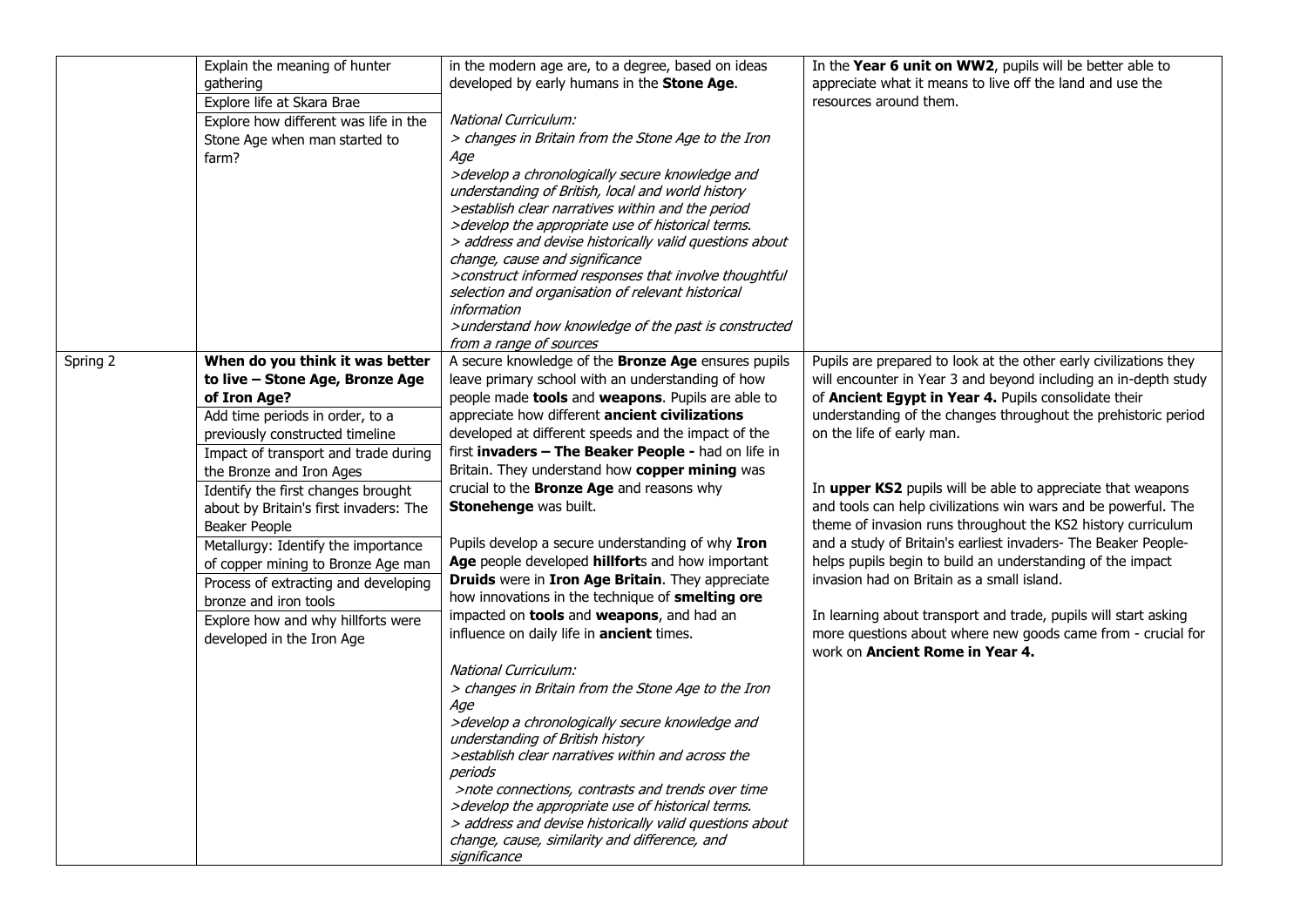| Summer 1 | What was life like in the Shang<br>Dynasty?<br>Place the Shang Dynasty into the<br>wider context of world history<br>Make links between the Bronze Age<br>and the Shang Dynasty's use of<br>bronze<br>Consider the achievements and<br>problems faced by people in early<br>Shang settlements<br>Explore the religious beliefs of the<br>Shang<br>Understand how the empire ended<br>due to the invasion of the state of<br><b>Zhou</b> | >construct informed responses that involve thoughtful<br>selection and organisation of relevant historical<br>information<br>>understand how knowledge of the past is constructed<br>from a range of sources<br>Pupils will explore the chronology of the Shang<br>Dynasty and where it fits into wider world history of<br>that time period, as well as considering how it shaped<br>the future. They will consider the power of the Shang<br>Empire and how they were invaded by the state of<br>Zhou, and whether beliefs or morality are<br>purposeful when overthrowing rulers. Pupils will<br>make connections between the Bronze Age in the UK<br>and the Shang Dynasty's Bronze Age. Pupils will look at<br>early Shang settlements and make links to their<br>knowledge of Stone Age and Bronze Age settlements.<br>They will explore the religious beliefs of the Shang and<br>how this shaped their culture as well as using<br>artefacts and clues from archaeology to answer<br>questions and consider whether the rulers of the Shang<br>Dynasty were peaceful.<br>National Curriculum:<br>>the achievements of the earliest civilizations - an<br>overview of where and when the first civilizations<br>appeared and a depth study of The Shang Dynasty of<br>Ancient China<br>>develop a chronologically secure knowledge and<br>understanding of world history<br>>establish clear narratives within and across the<br>periods<br>>note connections, contrasts and trends over time<br>>develop the appropriate use of historical terms.<br>> address and devise historically valid questions about<br>change, cause, similarity and difference, and<br>significance<br>>construct informed responses that involve thoughtful | Pupils will use knowledge from their previous Year 3 unit of<br>work on life in the Bronze Age to make comparisons<br>between life in Bronze Age Britian with life in the Shang<br>Dynasty's Bronze Age.<br>Pupils are prepared to look at the other early civilizations they<br>will encounter in Year 3 and beyond including an in-depth study<br>of Ancient Egypt in Year 4. Pupils consolidate their<br>understanding of the changes throughout the prehistoric period<br>on the life of early man. |
|----------|-----------------------------------------------------------------------------------------------------------------------------------------------------------------------------------------------------------------------------------------------------------------------------------------------------------------------------------------------------------------------------------------------------------------------------------------|------------------------------------------------------------------------------------------------------------------------------------------------------------------------------------------------------------------------------------------------------------------------------------------------------------------------------------------------------------------------------------------------------------------------------------------------------------------------------------------------------------------------------------------------------------------------------------------------------------------------------------------------------------------------------------------------------------------------------------------------------------------------------------------------------------------------------------------------------------------------------------------------------------------------------------------------------------------------------------------------------------------------------------------------------------------------------------------------------------------------------------------------------------------------------------------------------------------------------------------------------------------------------------------------------------------------------------------------------------------------------------------------------------------------------------------------------------------------------------------------------------------------------------------------------------------------------------------------------------------------------------------------------------------------------------------------------------------------------------------------|---------------------------------------------------------------------------------------------------------------------------------------------------------------------------------------------------------------------------------------------------------------------------------------------------------------------------------------------------------------------------------------------------------------------------------------------------------------------------------------------------------|
|          |                                                                                                                                                                                                                                                                                                                                                                                                                                         | selection and organisation of relevant historical<br>information<br>>understand how knowledge of the past is constructed<br>from a range of sources                                                                                                                                                                                                                                                                                                                                                                                                                                                                                                                                                                                                                                                                                                                                                                                                                                                                                                                                                                                                                                                                                                                                                                                                                                                                                                                                                                                                                                                                                                                                                                                            |                                                                                                                                                                                                                                                                                                                                                                                                                                                                                                         |
| Year 4   | <b>Substantive Knowledge Content</b><br>based around a Big Question                                                                                                                                                                                                                                                                                                                                                                     | Recurring themes, ideas and language                                                                                                                                                                                                                                                                                                                                                                                                                                                                                                                                                                                                                                                                                                                                                                                                                                                                                                                                                                                                                                                                                                                                                                                                                                                                                                                                                                                                                                                                                                                                                                                                                                                                                                           | Contribution on wider History knowledge and what later<br>content this prepares for                                                                                                                                                                                                                                                                                                                                                                                                                     |
| Spring 1 | Why did the Mayan civilization<br>suddenly come to an end?                                                                                                                                                                                                                                                                                                                                                                              | Pupils are able to speculate and make deductions from<br>a range of visual clues. They appreciate the range of                                                                                                                                                                                                                                                                                                                                                                                                                                                                                                                                                                                                                                                                                                                                                                                                                                                                                                                                                                                                                                                                                                                                                                                                                                                                                                                                                                                                                                                                                                                                                                                                                                 | Pupils develop an understanding of the power and strength of<br>the Mayan civilization. Learning from this unit of work provide                                                                                                                                                                                                                                                                                                                                                                         |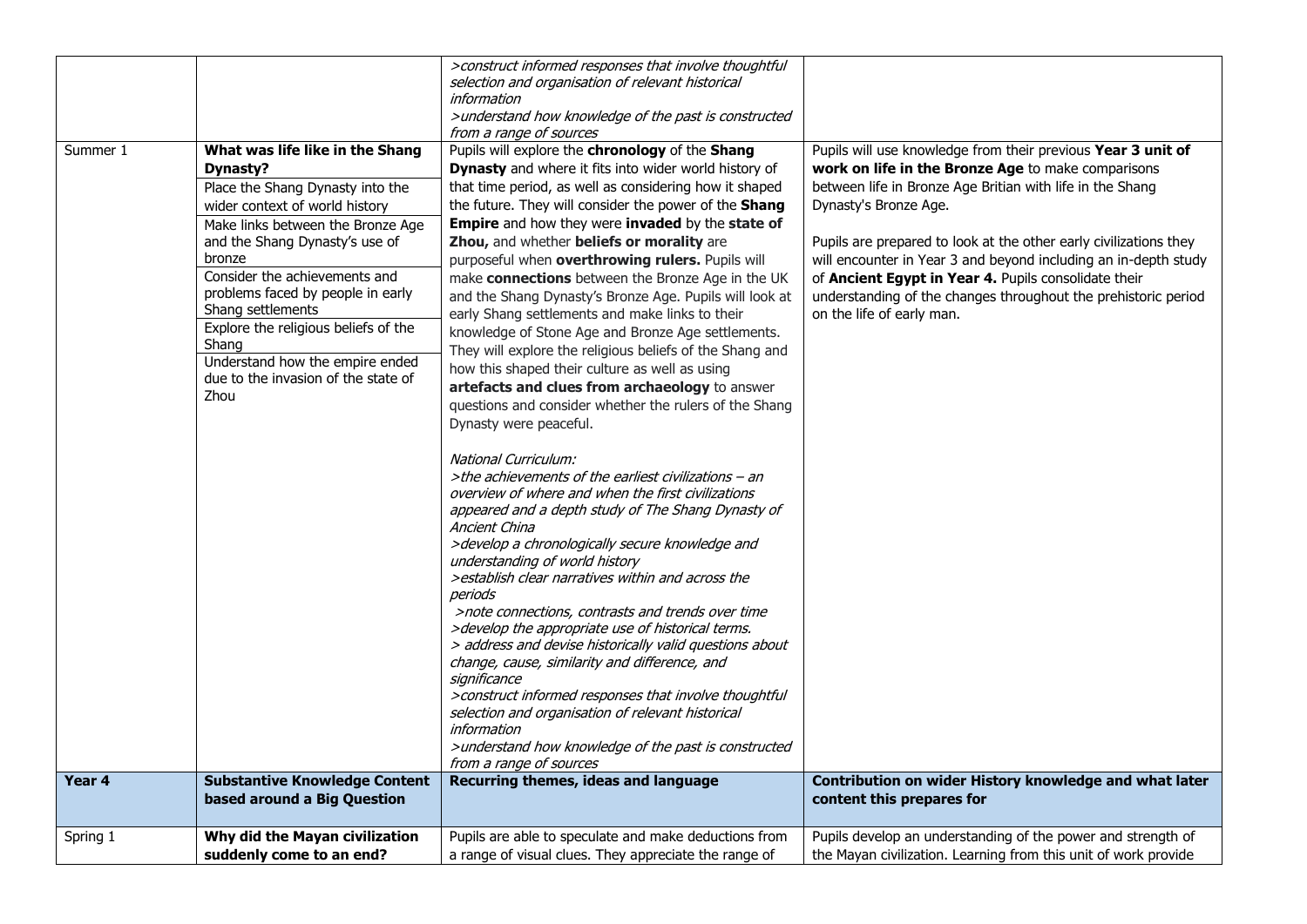|          | Explore factors which enabled the     | Mayan achievements realising that without the use                                                      | pupils with the knowledge to compare British society in Saxon                                                               |
|----------|---------------------------------------|--------------------------------------------------------------------------------------------------------|-----------------------------------------------------------------------------------------------------------------------------|
|          | Mayan civilization to grow so strong  | of the cartwheel or metal tools, they built massive                                                    | times in Year 5 and recognise the ways in which the Maya                                                                    |
|          | Investigate what life was like at the | stone stepped pyramids and many large cities, some of                                                  | were more advanced.                                                                                                         |
|          | height of the Mayan civilization      | 100,000 people.                                                                                        |                                                                                                                             |
|          | Explore the importance of sacrifice   |                                                                                                        | It allows pupils to compare life in Mayan times with earlier                                                                |
|          | in Mayan religion                     | Pupils grasp that we learn from present day Maya<br>peoples as well as archaeological remains, Spanish | ancient civilizations such as early Man in the Stone, Bronze<br>and Iron Age taught in Year 3, thus providing a context for |
|          |                                       | Conquest sources, artefacts and hieroglyphs.                                                           | showing progression in understanding characteristic features of<br>past societies.                                          |
|          |                                       | They develop an understanding of the clues left behind                                                 |                                                                                                                             |
|          |                                       | and the imbalance of the recording of lives of the poor                                                |                                                                                                                             |
|          |                                       | in comparison of lives of the rich. This will be useful                                                |                                                                                                                             |
|          |                                       | when comparing evidence in later topics such as the                                                    |                                                                                                                             |
|          |                                       | Ancient Egyptians.                                                                                     |                                                                                                                             |
|          |                                       | National Curriculum:                                                                                   |                                                                                                                             |
|          |                                       | > a non-European society that provides contrasts with                                                  |                                                                                                                             |
|          |                                       | British history - Mayan civilization c. AD 900                                                         |                                                                                                                             |
|          |                                       | >develop a chronologically secure knowledge and                                                        |                                                                                                                             |
|          |                                       | understanding of world history<br>>establish clear narratives within and across the                    |                                                                                                                             |
|          |                                       | periods                                                                                                |                                                                                                                             |
|          |                                       | >note connections, contrasts and trends over time                                                      |                                                                                                                             |
|          |                                       | >develop the appropriate use of historical terms.                                                      |                                                                                                                             |
|          |                                       | > address and devise historically valid questions about                                                |                                                                                                                             |
|          |                                       | change, cause, similarity and difference, and                                                          |                                                                                                                             |
|          |                                       | significance                                                                                           |                                                                                                                             |
|          |                                       | >construct informed responses that involve thoughtful                                                  |                                                                                                                             |
|          |                                       | selection and organisation of relevant historical                                                      |                                                                                                                             |
|          |                                       | information                                                                                            |                                                                                                                             |
|          |                                       | >understand how knowledge of the past is constructed<br>from a range of sources                        |                                                                                                                             |
| Spring 2 | Were there any other ancient          | Learning about Ancient Egyptians ensures pupils                                                        | In learning about the achievements of the Ancient Egyptian                                                                  |
|          | societies as advanced as the          | leave school with a strengthened grasp of the richness                                                 | society, pupils are prepared to start asking more questions                                                                 |
|          | <b>Egyptians?</b>                     | and complexity of ancient religion, art, belief, culture,                                              | about what we can learn from the following Year 4 topic on                                                                  |
|          | Identify Ancient Egyptian sources of  | society and governments.                                                                               | Romans and the Ancient Greek topic in Year 5 as well as                                                                     |
|          | evidence and how they discovered?     |                                                                                                        | drawing links between life in other ancient societies such as the                                                           |
|          | Explore what evidence tell us         | Stories learned will ensure that words such as                                                         | Mayans.                                                                                                                     |
|          | about life for men, women and         | kingdom, ancient, belief, system and the concept                                                       |                                                                                                                             |
|          | children in Ancient Egypt?            | of land as political entity to be divided or owned by                                                  | Becoming secure in the stories of Ancient Egyptians means that                                                              |
|          | Draw conclusions on what we learn     | rulers is embedded. Consider whether the Ancient                                                       | pupils are also oriented in time/narrative and space/geography                                                              |
|          | about the beliefs of the Ancient      | Egyptians were the most advanced ancient society.                                                      | to quickly grasp stories related to the Roman and Greek Empire.                                                             |
|          | Egyptians from evidence that has      |                                                                                                        |                                                                                                                             |
|          | survived                              | <b>National Curriculum:</b>                                                                            |                                                                                                                             |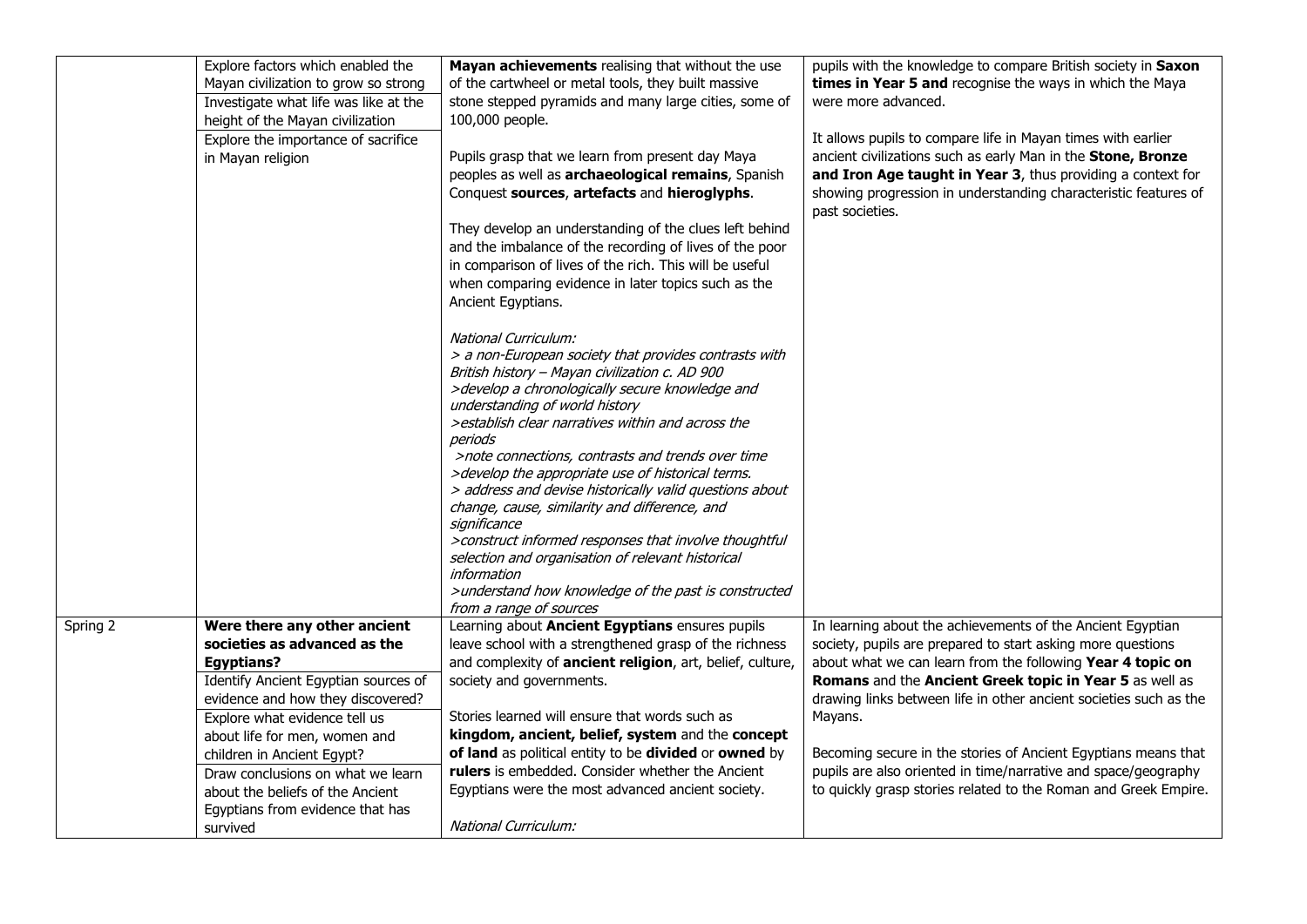|          | Compare the Ancient Egyptians to       | > the achievements of the earliest civilizations - an         |                                                                    |
|----------|----------------------------------------|---------------------------------------------------------------|--------------------------------------------------------------------|
|          | other ancient societies                | overview of where and when the first civilizations            |                                                                    |
|          |                                        | appeared and a depth study of Ancient Egypt                   |                                                                    |
|          |                                        | >develop a chronologically secure knowledge and               |                                                                    |
|          |                                        | understanding of world history                                |                                                                    |
|          |                                        | >establish clear narratives within and across the             |                                                                    |
|          |                                        | periods                                                       |                                                                    |
|          |                                        | >note connections, contrasts and trends over time             |                                                                    |
|          |                                        | >develop the appropriate use of historical terms.             |                                                                    |
|          |                                        | > address and devise historically valid questions about       |                                                                    |
|          |                                        | change, cause, similarity and difference, and<br>significance |                                                                    |
|          |                                        | >construct informed responses that involve thoughtful         |                                                                    |
|          |                                        | selection and organisation of relevant historical             |                                                                    |
|          |                                        | information                                                   |                                                                    |
|          |                                        | >understand how knowledge of the past is constructed          |                                                                    |
|          |                                        | from a range of sources                                       |                                                                    |
| Summer 1 | What lasting impact did the            | Pupils continue to develop their understanding of             | The study of further ancient civilizations ensures pupils become   |
|          | invasion of the Roman Empire           | ancient civilizations, developing specific examples of        | orientated in time and geography in order to make better sense     |
|          | have on the United Kingdom?            | complexities that lead to both states of war and peace.       | of historical events related to trade, war and power. Pupils begin |
|          | Explore the reasons behind Roman       | Through the chronology of significant events, pupils          | to make direct comparisons based upon their own understanding      |
|          | Empire's invasion                      | explore how the Roman Empire grew through both                | to promote further enquiries in later units.                       |
|          |                                        | trade and war across southern Europe, pupils will be          |                                                                    |
|          | Determine and identify important       | introduced to terminology such as fleet, conquer,             | Pupils embed an understanding of religions, rule of law and        |
|          | Roman leaders                          | occupy, invasion and immigration. Pupils explore              | architecture to help identify the development of key influences    |
|          |                                        | life in Celtic Britain before Roman invasion and              | of Roman life on modern Britain. Pupils explore this further       |
|          | Investigate the reasons why            | highlight reasons for British control and need for            | in British culture when learning about the Anglo Saxon             |
|          | Boudicca stood up to the Romans        | natural resources.                                            | and Viking invasions in Year 5.                                    |
|          |                                        |                                                               |                                                                    |
|          | Explore how the Roman way of life      | Pupils will explore the importance of Roman war               | Pupils use evidence to build a picture of a past event in order to |
|          | contrasted with the Celtic lifestyle   | strategy in their success, as well as the significance of     | offer a reasonable explanation of their understanding. They        |
|          | they found when they arrived           | Hadrian's wall. They will also identify important leaders     | understand that remaining artefacts from key events in history     |
|          | Explore how the Romans were able       | such as Julius Caesar. Pupils explore the social,             | help establish an understanding of ancient lives and experiences   |
|          | to keep control over such a vast       | environmental and architectural impact that the               |                                                                    |
|          | empire                                 | Romans had on Britain, developing a depth of                  |                                                                    |
|          | The legacy of Roman culture on         | understanding of rule of law, technology, economy,            |                                                                    |
|          | British history, including the present | education and religion in a time of great prosperity.         |                                                                    |
|          | day                                    |                                                               |                                                                    |
|          |                                        | National Curriculum:                                          |                                                                    |
|          |                                        | > a study of an aspect or theme in British history that       |                                                                    |
|          |                                        | extends pupils' chronological knowledge beyond 1066 -         |                                                                    |
|          |                                        | the legacy of Roman culture (art, architecture or             |                                                                    |
|          |                                        | literature) on later periods in British history, including    |                                                                    |
|          |                                        | the present day                                               |                                                                    |
|          |                                        | >develop a chronologically secure knowledge and               |                                                                    |
|          |                                        | understanding of British, local and world history             |                                                                    |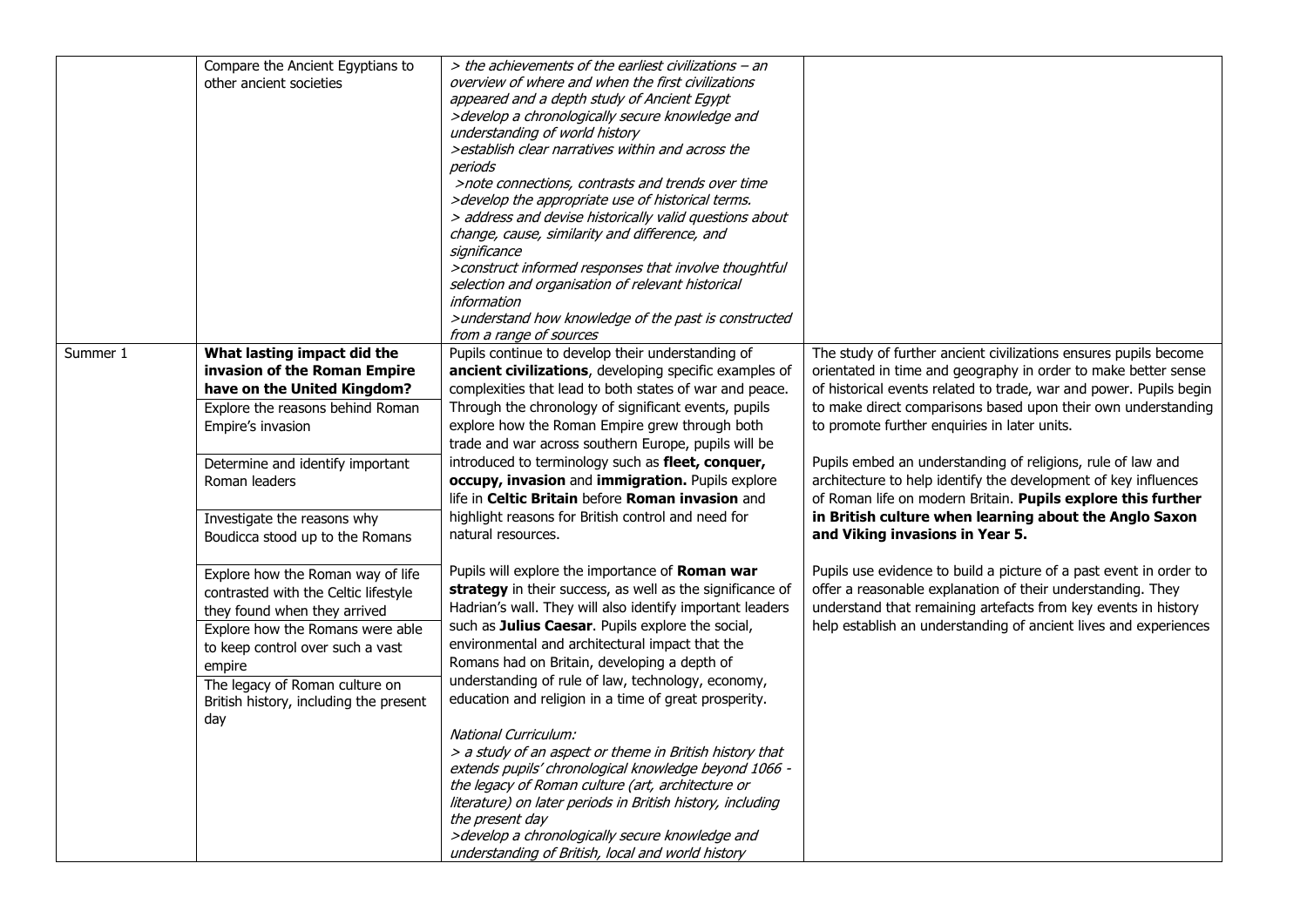| Year 5   | <b>Substantive Knowledge Content</b><br>based around a Big Question                                                                                                                                                                                                                                                                                                                                                                                                                                              | >establish clear narratives within and across the<br>periods<br>>note connections, contrasts and trends over time<br>>develop the appropriate use of historical terms.<br>> address and devise historically valid questions about<br>change, cause, similarity and difference, and<br>significance<br>>construct informed responses that involve thoughtful<br>selection and organisation of relevant historical<br>information<br>>understand how knowledge of the past is constructed<br>from a range of sources<br>Recurring themes, ideas and language                                                                                                                                                                                                                                                                                                                                                                                                                                                                                                                                                                                                                                                                                                                                                                                                                                       | Contribution on wider History knowledge and what later<br>content this prepares for                                                                                                                                                                                                                                                                                                                                                                                                                                                                                                                                           |
|----------|------------------------------------------------------------------------------------------------------------------------------------------------------------------------------------------------------------------------------------------------------------------------------------------------------------------------------------------------------------------------------------------------------------------------------------------------------------------------------------------------------------------|--------------------------------------------------------------------------------------------------------------------------------------------------------------------------------------------------------------------------------------------------------------------------------------------------------------------------------------------------------------------------------------------------------------------------------------------------------------------------------------------------------------------------------------------------------------------------------------------------------------------------------------------------------------------------------------------------------------------------------------------------------------------------------------------------------------------------------------------------------------------------------------------------------------------------------------------------------------------------------------------------------------------------------------------------------------------------------------------------------------------------------------------------------------------------------------------------------------------------------------------------------------------------------------------------------------------------------------------------------------------------------------------------|-------------------------------------------------------------------------------------------------------------------------------------------------------------------------------------------------------------------------------------------------------------------------------------------------------------------------------------------------------------------------------------------------------------------------------------------------------------------------------------------------------------------------------------------------------------------------------------------------------------------------------|
| Autumn 1 | <b>How have the Ancient Greeks</b><br>influenced the Modern Western<br><b>World?</b><br>Explore what we can learn about<br>everyday life in Ancient Athens from<br>the pottery evidence that remains<br>Identify why Athens was able to be<br>so strong at this time<br>Contrast and compare life in Sparta<br>with life in Athens<br>Identify the importance of<br>democracy in Ancient Greek culture<br>Investigate the importance of<br>entertainment events such as the<br><b>Olympics in Ancient Greece</b> | When added to the knowledge of the Roman invasion<br>of Britain in the previous year, pupils have an<br>understanding that empires borrow from one another<br>in relation to language, culture, architecture and law.<br>Through studies of artefacts and architecture pupils<br>explore how trade was linked to power within ancient<br>civilizations and how Ancient Greece influenced<br>this.<br>By focusing on the life and achievements of Alexander<br>the Great, pupils develop an understanding of the<br>Macedonians and their role in the fall of the Greek<br>states. They are introduced to terms of democracy<br>and citizen when commenting upon Greek society<br>and how this has influenced British governments today.<br>National Curriculum:<br>> Ancient Greece - a study of Greek life and<br>achievements and their influence on the western world<br>>develop a chronologically secure knowledge and<br>understanding of world history<br>>establish clear narratives within and across the<br>periods<br>>note connections, contrasts and trends over time<br>>develop the appropriate use of historical terms.<br>> address and devise historically valid questions about<br>change, cause, similarity and difference, and<br>significance<br>>construct informed responses that involve thoughtful<br>selection and organisation of relevant historical<br>information | Building on prior understanding of the Roman invasion of<br>Britain in Year 4, pupils are ready to start to make<br>comparisons with contrasting empires and forms of<br>governing societies.<br>By becoming secure in the geographical and chronological<br>mapping of ancient civilizations, pupils are able to comment<br>upon the development of past influences on present society. An<br>understanding of Greek democracy and rule leads to a better<br>sense of sociological features such as law, citizenship,<br>government and trade that is explored in Year 6 during topics<br>related to Britain and Fair Trade. |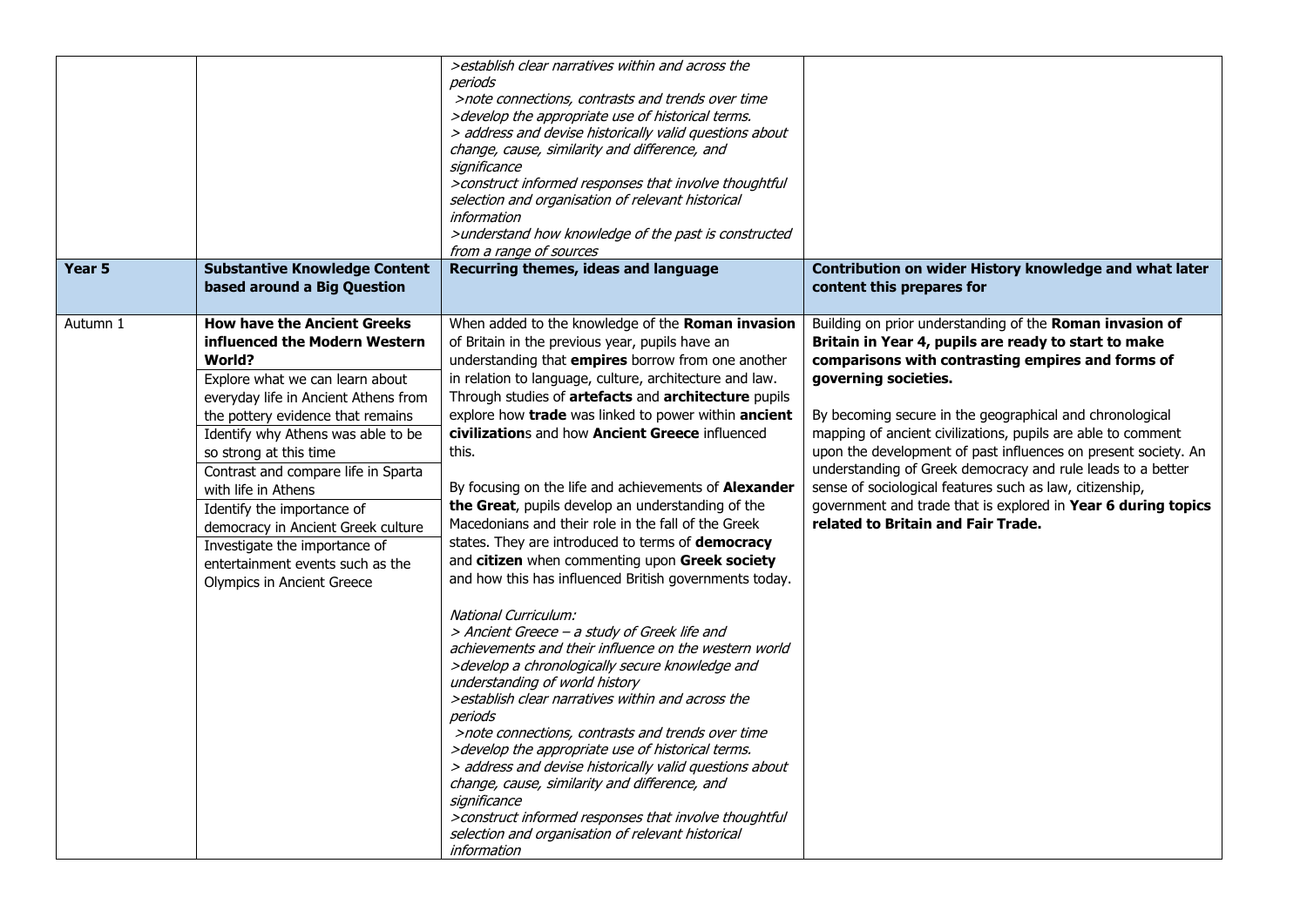|          |                                     | >understand how knowledge of the past is constructed<br>from a range of sources                        |                                                                    |
|----------|-------------------------------------|--------------------------------------------------------------------------------------------------------|--------------------------------------------------------------------|
| Summer 1 | Were Saxon times really 'dark'?     | Continuing to develop the skills of plotting events in                                                 | Building on knowledge gained during the previous term's Ancient    |
|          | Explore reasons why the             | time, pupils will leave primary school with an                                                         | Greek topic, pupils are able to make direct comparisons between    |
|          | Anglo-Saxons invaded and how we     | understanding of how Britain was left vulnerable at the                                                | the developments of the British civilization.                      |
|          | know where they settled             | end of the Roman Empire's reign, how laws and                                                          |                                                                    |
|          | Identify how people's               | rights had different meanings for different people                                                     | By making comparisons, and evaluating the key figures within       |
|          | lives change when Christianity came | during this period of history and how the invasion of                                                  | this time period, pupils will be prepared to study the key figures |
|          | to Britain                          | Britain by the Romans and then the Saxons impacts on                                                   | of World War II in Year 6.                                         |
|          | Recount key episodes in             | our lives today.                                                                                       |                                                                    |
|          | the struggle the Saxons faced from  |                                                                                                        |                                                                    |
|          | the Viking threat of invasion       | Pupils will weigh up the pros and cons of what is                                                      |                                                                    |
|          | Identify which of                   | considered to be a Great leader and the concept of a                                                   |                                                                    |
|          | King Alfred's achievements were the | monarchy and link this to their prior knowledge of                                                     |                                                                    |
|          | most significant                    | other great historic leaders covered in previous topics                                                |                                                                    |
|          | Explore the effectiveness of Saxon  | including Alexander the Great and Julius Caesar.                                                       |                                                                    |
|          | justice                             |                                                                                                        |                                                                    |
|          |                                     | <b>National Curriculum:</b>                                                                            |                                                                    |
|          |                                     | > Britain's settlement by Anglo-Saxons and Scots                                                       |                                                                    |
|          |                                     | >Roman withdrawal from Britain in c. AD 410 and the                                                    |                                                                    |
|          |                                     | fall of the western Roman Empire                                                                       |                                                                    |
|          |                                     | > Anglo-Saxon invasions, settlements and kingdoms:                                                     |                                                                    |
|          |                                     | place names and village life                                                                           |                                                                    |
|          |                                     | > Christian conversion - Canterbury, Iona and                                                          |                                                                    |
|          |                                     | Lindisfarne                                                                                            |                                                                    |
|          |                                     | >develop a chronologically secure knowledge and                                                        |                                                                    |
|          |                                     | understanding of British and world history                                                             |                                                                    |
|          |                                     | >establish clear narratives within and across the                                                      |                                                                    |
|          |                                     | periods                                                                                                |                                                                    |
|          |                                     | >note connections, contrasts and trends over time<br>>develop the appropriate use of historical terms. |                                                                    |
|          |                                     | > address and devise historically valid questions about                                                |                                                                    |
|          |                                     | change, cause, similarity and difference, and                                                          |                                                                    |
|          |                                     | significance                                                                                           |                                                                    |
|          |                                     | >construct informed responses that involve thoughtful                                                  |                                                                    |
|          |                                     | selection and organisation of relevant historical                                                      |                                                                    |
|          |                                     | information                                                                                            |                                                                    |
|          |                                     | >understand how knowledge of the past is constructed                                                   |                                                                    |
|          |                                     | from a range of sources                                                                                |                                                                    |
| Summer 2 | Raiders or settlers: how should     | When exploring the colourful world of the Vikings, the                                                 | This vivid topic follows a study of the Maya society in Year 4.    |
|          | we remember the Vikings?            | central concepts we are exploring are interpretations                                                  | It allows stark contrasts to be drawn between European and         |
|          | Identify where Vikings came from    | and the use of evidence.                                                                               | non-western cultures from the same period and enables pupils       |
|          | and reasons why they invaded        |                                                                                                        | to discuss which was the more civilized.                           |
|          | <b>Britain</b>                      |                                                                                                        |                                                                    |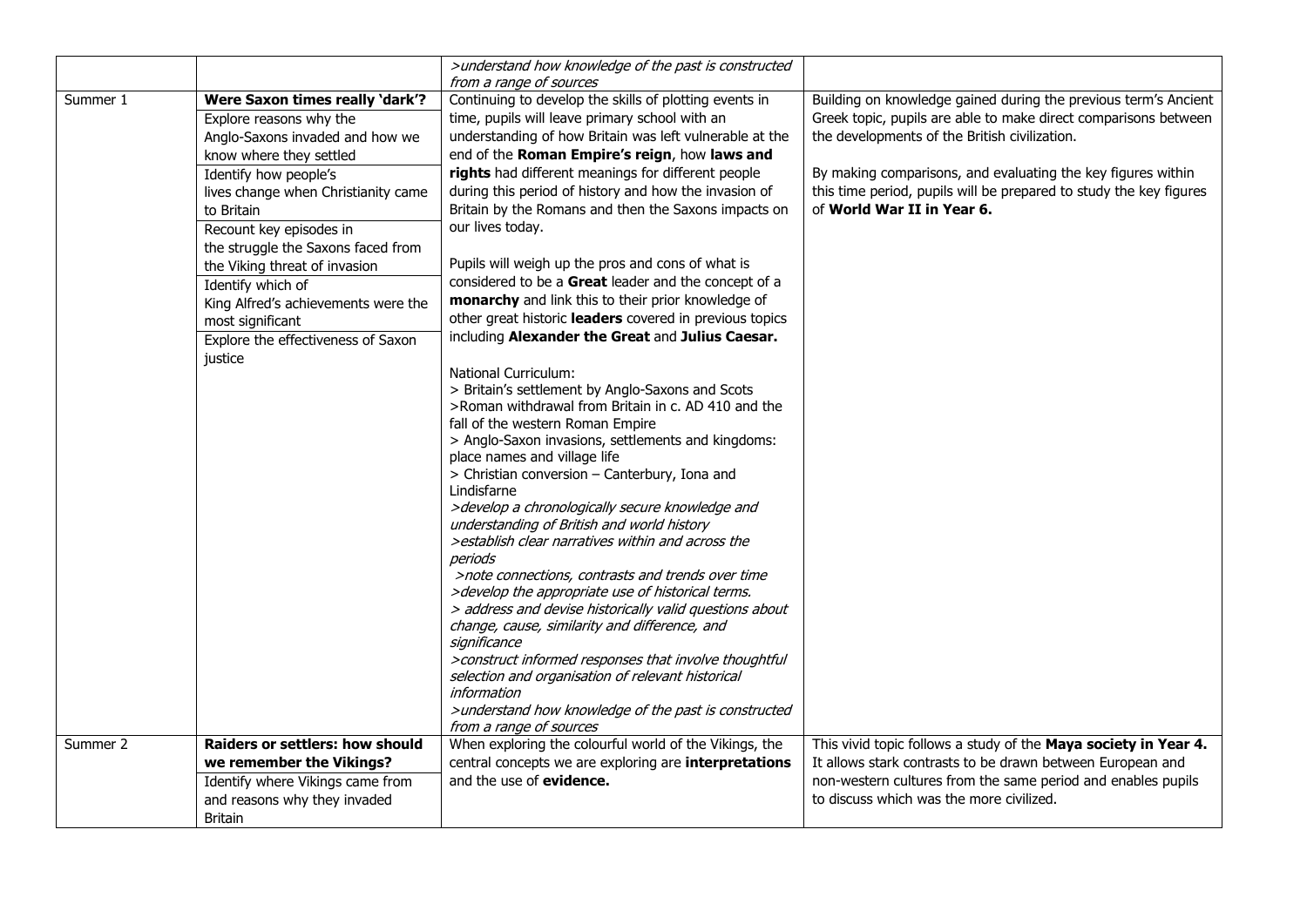| Pupils will learn that the Viking reputation in history<br>was exaggerated by the accounts written by monks.<br>They will learn how representations of this society<br>have been grossly stereotyped over the years, but<br>more importantly how and why this has happened.<br>By building their awareness of multiple perspectives                                                                                                                                                                                                                                                                                                                                                                            | explored in detail and develops pupil understanding of the<br>changes brought about in society for future as a result. This is<br>further developed in the Year 6 schemes of work on WW1<br>and WW2. |
|----------------------------------------------------------------------------------------------------------------------------------------------------------------------------------------------------------------------------------------------------------------------------------------------------------------------------------------------------------------------------------------------------------------------------------------------------------------------------------------------------------------------------------------------------------------------------------------------------------------------------------------------------------------------------------------------------------------|------------------------------------------------------------------------------------------------------------------------------------------------------------------------------------------------------|
| and a respect for evidence from recent finds, this<br>approach helps them in their everyday life to combat<br>assumptions and to realise that history is always being<br>re-written in the light of new discoveries.<br>National Curriculum:<br>> the Viking and Anglo-Saxon struggle for the Kingdom<br>of England to the time of Edward the Confessor<br>>Viking raids and invasion<br>> resistance by Alfred the Great and Athelstan, first<br>king of England<br>> further Viking invasions and Danegeld<br>>develop a chronologically secure knowledge and<br>understanding of British history<br>> establish clear narratives within and across the<br>>note connections, contrasts and trends over time |                                                                                                                                                                                                      |
| > address and devise historically valid questions about<br>change, cause, similarity and difference, and<br>>construct informed responses that involve thoughtful<br>selection and organisation of relevant historical<br>>understand how knowledge of the past is constructed<br>from a range of sources<br>Recurring themes, ideas and language                                                                                                                                                                                                                                                                                                                                                              | Contribution on wider History knowledge and what later<br>content this prepares for                                                                                                                  |
|                                                                                                                                                                                                                                                                                                                                                                                                                                                                                                                                                                                                                                                                                                                | >develop the appropriate use of historical terms.                                                                                                                                                    |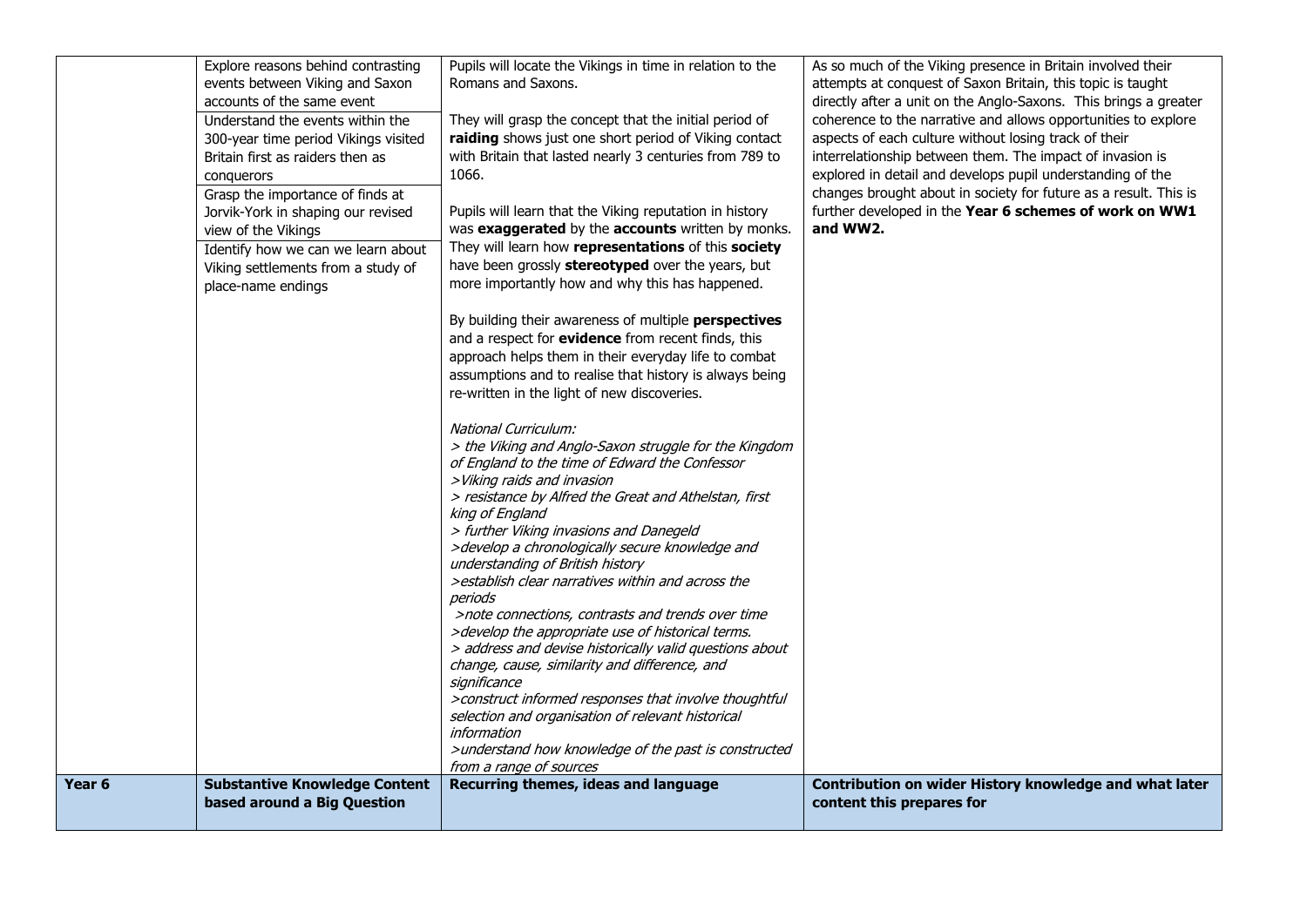| Autumn 1                                                                                                                  | What caused the outbreak of           | Pupils will explore the cause and effect of The Great                                     | Pupils will learn when and why The Great War began and find                                                                         |  |  |
|---------------------------------------------------------------------------------------------------------------------------|---------------------------------------|-------------------------------------------------------------------------------------------|-------------------------------------------------------------------------------------------------------------------------------------|--|--|
|                                                                                                                           | WW1 and what changes led to           | War on different countries including UK, Germany and                                      | out about the key individuals and countries involved. This will                                                                     |  |  |
|                                                                                                                           | peace?                                | rest of Europe. They will study the implication of                                        | build essential fundamental knowledge of the build up to the                                                                        |  |  |
| How powerful was the British Empire<br>at the turn of the 20 <sup>th</sup> Century?<br>What was the cause of the outbreak |                                       | Treaty of Versailles and the lead up to WW2 as a                                          | factors which caused WW2 and the devastating impact left on a                                                                       |  |  |
|                                                                                                                           |                                       | direct result of the reparations inflicted upon Germany                                   | nation as a result of war.                                                                                                          |  |  |
|                                                                                                                           |                                       | as a result of the <b>war</b> .                                                           |                                                                                                                                     |  |  |
|                                                                                                                           | of war?                               |                                                                                           | The concept of invasion is explored further drawing on learning                                                                     |  |  |
|                                                                                                                           | What is social responsibility and why | Pupils will use sources of evidence to deduce                                             | in previous historical units covered across KS2.                                                                                    |  |  |
|                                                                                                                           | is it important at the time of war?   | information about the past. This will include                                             |                                                                                                                                     |  |  |
|                                                                                                                           | What was life like in the trenches?   | opportunities to:                                                                         | Studying The Great War unit will help pupils to develop their                                                                       |  |  |
|                                                                                                                           | How did Britain's actions have        | Use dates and terms accurately in describing                                              | investigation and evaluation skills; learn to organise information<br>chronologically and understand how past events have helped to |  |  |
|                                                                                                                           | influence the wider world?            | events.                                                                                   |                                                                                                                                     |  |  |
|                                                                                                                           | How did the war end and what          | Use appropriate historical vocabulary to                                                  | shape the world we know today. Knowledge will highlight the                                                                         |  |  |
|                                                                                                                           | significance do past conflicts have   | communicate                                                                               | importance of annual remembrance events such as                                                                                     |  |  |
|                                                                                                                           | on today's society?                   | Understand cause and consequence                                                          | Remembrance Sunday.                                                                                                                 |  |  |
|                                                                                                                           |                                       | Understand methods of historical enquiry,<br>including how evidence is used rigorously to |                                                                                                                                     |  |  |
|                                                                                                                           |                                       | make historical claims                                                                    |                                                                                                                                     |  |  |
|                                                                                                                           |                                       |                                                                                           |                                                                                                                                     |  |  |
|                                                                                                                           |                                       | National Curriculum:                                                                      |                                                                                                                                     |  |  |
|                                                                                                                           |                                       | > a significant turning point in British history                                          |                                                                                                                                     |  |  |
|                                                                                                                           |                                       | >develop a chronologically secure knowledge and                                           |                                                                                                                                     |  |  |
|                                                                                                                           |                                       | understanding of British and world history                                                |                                                                                                                                     |  |  |
|                                                                                                                           |                                       | >establish clear narratives within and across the                                         |                                                                                                                                     |  |  |
|                                                                                                                           |                                       | periods<br>>note connections, contrasts and trends over time                              |                                                                                                                                     |  |  |
|                                                                                                                           |                                       | >develop the appropriate use of historical terms.                                         |                                                                                                                                     |  |  |
|                                                                                                                           |                                       | > address and devise historically valid questions about                                   |                                                                                                                                     |  |  |
|                                                                                                                           |                                       | change, cause, similarity and difference, and                                             |                                                                                                                                     |  |  |
|                                                                                                                           |                                       | significance                                                                              |                                                                                                                                     |  |  |
|                                                                                                                           |                                       | >construct informed responses that involve thoughtful                                     |                                                                                                                                     |  |  |
|                                                                                                                           |                                       | selection and organisation of relevant historical                                         |                                                                                                                                     |  |  |
|                                                                                                                           |                                       | information                                                                               |                                                                                                                                     |  |  |
|                                                                                                                           |                                       | >understand how knowledge of the past is constructed                                      |                                                                                                                                     |  |  |
| Autumn 2                                                                                                                  | What effect did WW2 and the           | from a range of sources<br>WW2 was the most catastrophic conflict in history -            | A secure knowledge of chronology prepares pupils for securing                                                                       |  |  |
|                                                                                                                           | <b>Battle of Britain have on</b>      | the only true global war. Pupils develop a                                                | knowledge and understanding of the timeline of the                                                                                  |  |  |
|                                                                                                                           | <b>Britain?</b>                       | chronologically secure knowledge and understanding of                                     | development of politics, society and industry in Britain through                                                                    |  |  |
|                                                                                                                           | Identify and describe reasons for the | British History and a broad overview of life in Britain                                   | the ages brought about as a result of invasion and war.                                                                             |  |  |
|                                                                                                                           | outbreak of WW2                       | during WW2 as well as develop their understanding of e                                    |                                                                                                                                     |  |  |
|                                                                                                                           | Determine and identify the leaders    | impact of a significant turning point in British history:                                 | Using historical evidence will continue to ensure pupils are able                                                                   |  |  |
|                                                                                                                           | of the major powers in WW2            | The Battle of Britain. They understand how our                                            | to evaluate and build a historically accurate picture of the past                                                                   |  |  |
|                                                                                                                           | Understand what life was like on the  | knowledge of the past is constructed from a range of                                      | and its impact on modern society.                                                                                                   |  |  |
|                                                                                                                           | Home Front                            | primary and secondary sources, use evidence to                                            |                                                                                                                                     |  |  |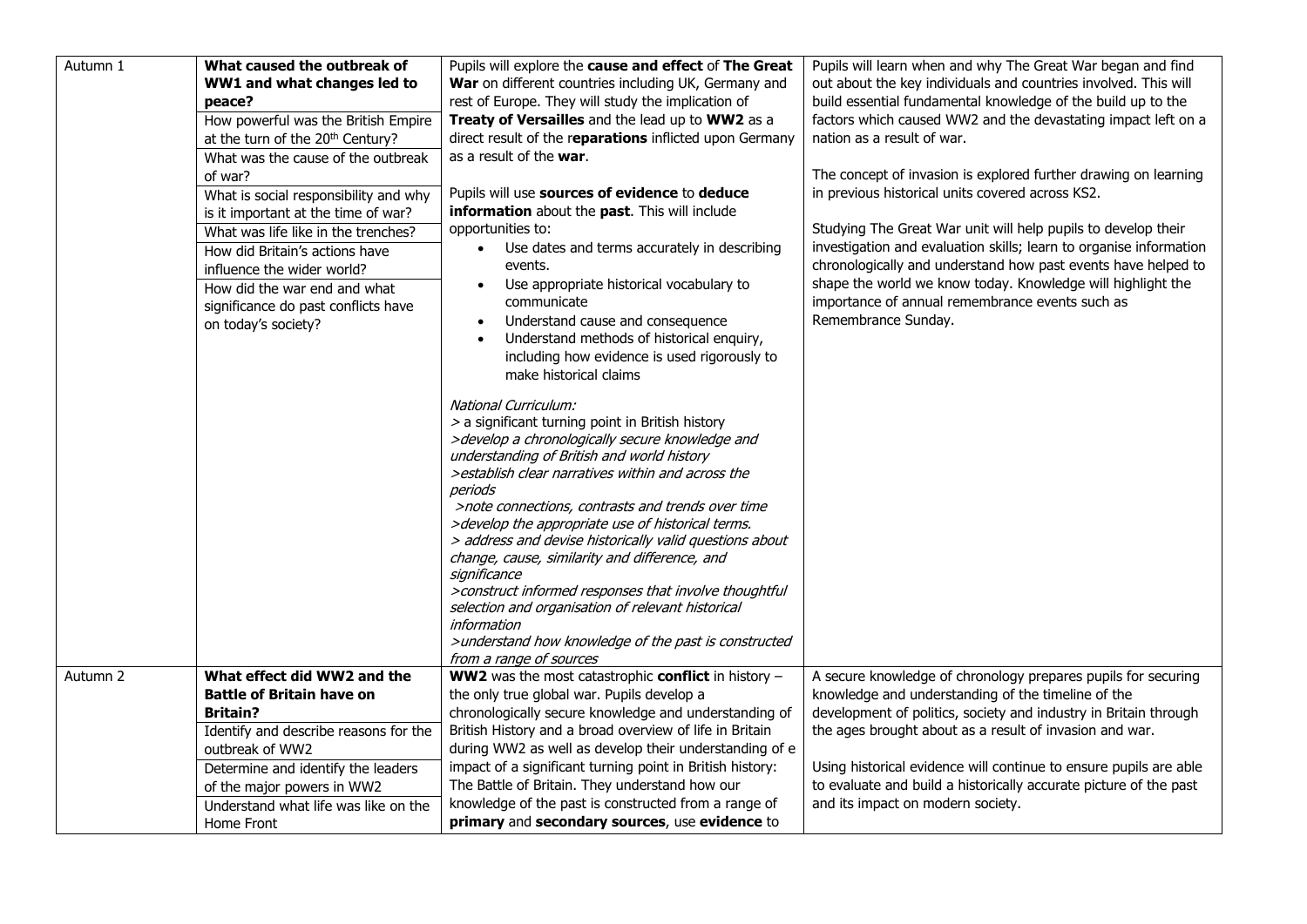|          | Understand the impact of the Battle<br>of Britain on winning the war against<br>Allied forces.<br>Understand how events during WW2<br>shaped lives today                                                                                                                                                                                                                                           | build a picture of a past event and their reasoning to<br>justify their responses.<br>Pupils are introduced to new, topic specific vocabulary<br>and concepts such as: ration, Dig for Victory,<br>propaganda, self-sufficient, spitfire, air raid,<br>German Luftwaffe, Royal Air Force, Battle of<br>Britain, Winston Churchill, evacuee, billeting<br>officer, neutral areas, identity card, danger<br>zones, host family, global, allied, axis,<br>appeasement, evacuation and home front.<br><b>National Curriculum:</b><br>> a significant turning point in British history - the<br><b>Battle of Britain</b><br>>develop a chronologically secure knowledge and<br>understanding of British and world history<br>>establish clear narratives within and across the<br>periods<br>>note connections, contrasts and trends over time<br>>develop the appropriate use of historical terms.<br>> address and devise historically valid questions about<br>change, cause, similarity and difference, and<br>significance<br>>construct informed responses that involve thoughtful<br>selection and organisation of relevant historical |                                                                                                                                                                                                                                                                                                                                                                                                                                                                                                                                         |
|----------|----------------------------------------------------------------------------------------------------------------------------------------------------------------------------------------------------------------------------------------------------------------------------------------------------------------------------------------------------------------------------------------------------|------------------------------------------------------------------------------------------------------------------------------------------------------------------------------------------------------------------------------------------------------------------------------------------------------------------------------------------------------------------------------------------------------------------------------------------------------------------------------------------------------------------------------------------------------------------------------------------------------------------------------------------------------------------------------------------------------------------------------------------------------------------------------------------------------------------------------------------------------------------------------------------------------------------------------------------------------------------------------------------------------------------------------------------------------------------------------------------------------------------------------------------|-----------------------------------------------------------------------------------------------------------------------------------------------------------------------------------------------------------------------------------------------------------------------------------------------------------------------------------------------------------------------------------------------------------------------------------------------------------------------------------------------------------------------------------------|
|          |                                                                                                                                                                                                                                                                                                                                                                                                    | information<br>>understand how knowledge of the past is constructed<br>from a range of sources                                                                                                                                                                                                                                                                                                                                                                                                                                                                                                                                                                                                                                                                                                                                                                                                                                                                                                                                                                                                                                           |                                                                                                                                                                                                                                                                                                                                                                                                                                                                                                                                         |
| Summer 2 | What impact does invasion and<br>war leave behind? (local study)<br>Compare and contrast British<br>invasions throughout History<br>Compare and contrast wars<br>throughout History<br>Explore the importance of the Battle<br>of Barnet in the War of the Roses<br>Explore the events of The War of<br>the Roses<br>Identify the impact on the local area<br>400 years after The Battle of Barnet | Pupils will explore the impact invasion and war leave<br>behind - drawing on learning from across Key Stage 2.<br>Pupils will study the impact of war on the local area by<br>investigating how the events of The War of the<br>Roses are reflected in Barnet and the importance of<br>The Battle of Barnet in bringing about an end to a<br>battle for the monarchy<br><b>National Curriculum:</b><br>> A local history study - a study of an aspect of history<br>or a site dating from a period beyond 1066 that is<br>significant in the locality<br>> a study over time tracing how several aspects of<br>national history are reflected in the locality (this can go<br>beyond 1066)                                                                                                                                                                                                                                                                                                                                                                                                                                               | In KS3 pupils study the development of Church, state<br>and society in Medieval Britain. This builds on their<br>knowledge of the influences these have on entertainment and<br>architecture through the ages, especially Medieval Britain.<br>Pupils will continue, in KS3, to develop their understanding of<br>the methods of historical enquiry, including how evidence is<br>used rigorously to make historical claims, and discern how and<br>why contrasting arguments and interpretations of the past have<br>been constructed. |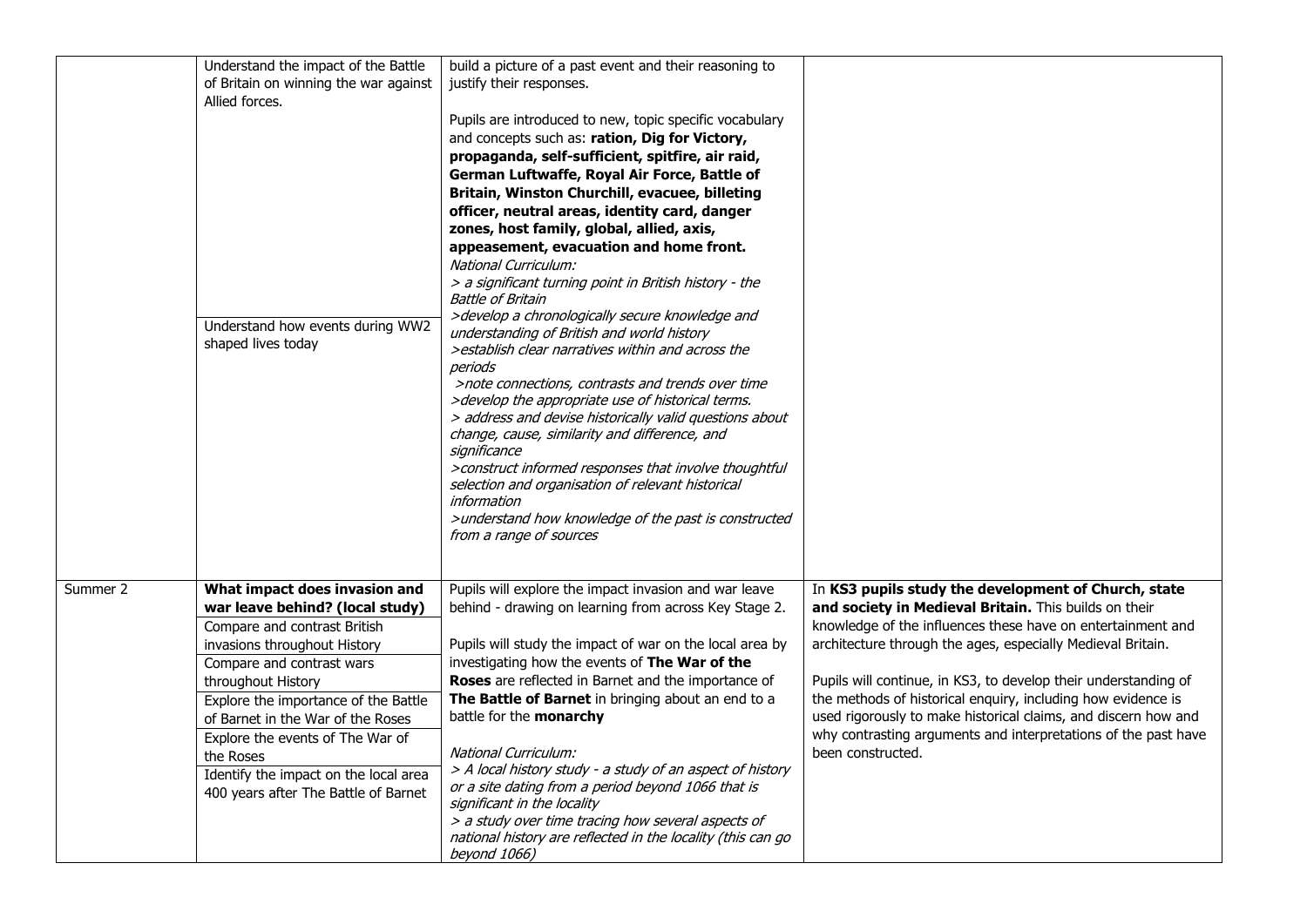| >develop a chronologically secure knowledge and<br>understanding of British and local history<br>>establish clear narratives within and across the<br>periods<br>>note connections, contrasts and trends over time<br>>develop the appropriate use of historical terms.<br>> address and devise historically valid questions about<br>change, cause, similarity and difference, and<br>significance<br>>construct informed responses that involve thoughtful<br>selection and organisation of relevant historical |  |
|-------------------------------------------------------------------------------------------------------------------------------------------------------------------------------------------------------------------------------------------------------------------------------------------------------------------------------------------------------------------------------------------------------------------------------------------------------------------------------------------------------------------|--|
| information                                                                                                                                                                                                                                                                                                                                                                                                                                                                                                       |  |
| >understand how knowledge of the past is constructed<br>from a range of sources                                                                                                                                                                                                                                                                                                                                                                                                                                   |  |

## **History Progression of skills: EYFS – Year 6**

| <b>EYFS</b>            |                                                      |  |                                                                                                                                                                                                                                                                                                                                              |  |  |
|------------------------|------------------------------------------------------|--|----------------------------------------------------------------------------------------------------------------------------------------------------------------------------------------------------------------------------------------------------------------------------------------------------------------------------------------------|--|--|
| Three and<br>Four-Year | Understanding the World                              |  | Begin to make sense of their own life-story and family's history.                                                                                                                                                                                                                                                                            |  |  |
| Olds                   |                                                      |  |                                                                                                                                                                                                                                                                                                                                              |  |  |
| Reception              | Understanding the World                              |  | Comment on images of familiar situations in the past.<br>Compare and contrast characters from stories, including figures from the past.                                                                                                                                                                                                      |  |  |
| <b>ELG</b>             | Past<br>Understanding<br>and<br>the World<br>Present |  | Talk about the lives of people around them and their roles in society.<br>Know some similarities and differences between things in the past and now, drawing on their<br>experiences and what has been read in class.<br>Understand the past through settings, characters and events encountered in books read in class and<br>storytelling. |  |  |

|                   | Year 1                                         | Year <sub>2</sub>                                                               | Year <sub>3</sub>                             | Year 4                                         | Year 5                                       | Year 6                                                                                 |
|-------------------|------------------------------------------------|---------------------------------------------------------------------------------|-----------------------------------------------|------------------------------------------------|----------------------------------------------|----------------------------------------------------------------------------------------|
| <b>Chronology</b> | - Recount past changes<br>from their own lives | - Place historical figures,<br>events and artefacts in<br>order on a given time | - Use dates to place<br>events, artefacts and | Understand that<br>changes occur over<br>time. | - Identify significant<br>changes within and | - Describe and explain key<br>changes in a historical<br>period (refers to: political, |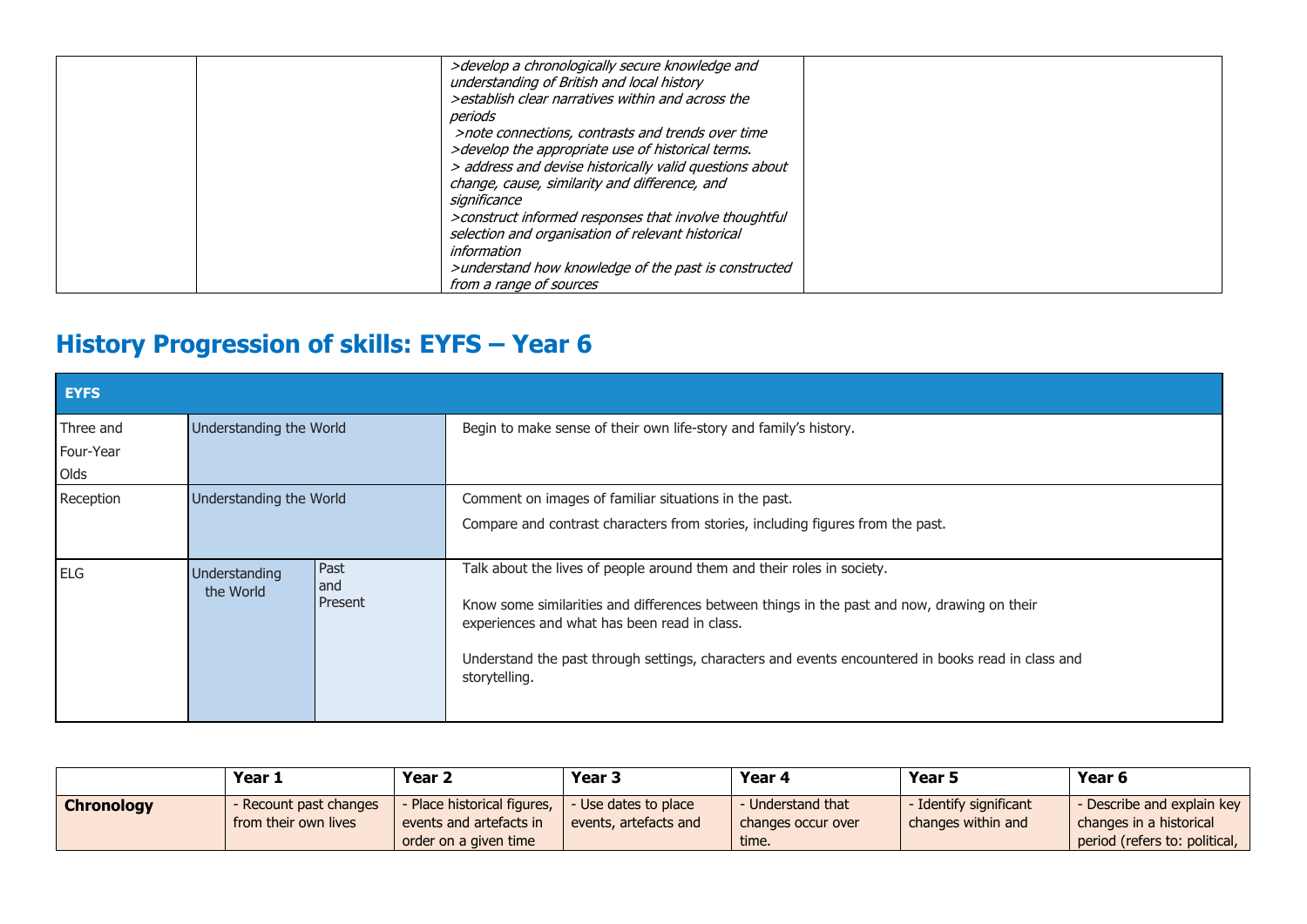|                                                 | - Sequence some events<br>in chronological order                                     | line, using dates where<br>appropriate<br>- Add labels to time<br>lines                                                                                                                                     | historical figures on a<br>timeline                                                                                                                                                                    | - Add evidence and<br>dates to timeline to<br>represent this<br>- Use dates and<br>historical terminology to<br>describe events                                                                                                                                    | across historical periods<br>studied<br>-Understand that<br>continuity and change<br>occurs over time<br>- Add evidence and<br>dates to timeline to<br>represent this                                                                                                                                                                                              | cultural, social, religious,<br>technological changes)<br>- Relate current studies to<br>previous learning and<br>make comparisons<br>between different times in<br>history                                                                                                                                                                                                                                                                                                                                                                                       |
|-------------------------------------------------|--------------------------------------------------------------------------------------|-------------------------------------------------------------------------------------------------------------------------------------------------------------------------------------------------------------|--------------------------------------------------------------------------------------------------------------------------------------------------------------------------------------------------------|--------------------------------------------------------------------------------------------------------------------------------------------------------------------------------------------------------------------------------------------------------------------|--------------------------------------------------------------------------------------------------------------------------------------------------------------------------------------------------------------------------------------------------------------------------------------------------------------------------------------------------------------------|-------------------------------------------------------------------------------------------------------------------------------------------------------------------------------------------------------------------------------------------------------------------------------------------------------------------------------------------------------------------------------------------------------------------------------------------------------------------------------------------------------------------------------------------------------------------|
| <b>Interpreting and</b><br><b>Investigating</b> | - Begin to use sources<br>to identify some details<br>and answer simple<br>questions | - Use artefacts, pictures,<br>stories, online sources<br>and databases to find<br>out about the past<br>- Ask and answer<br>questions such as What<br>was it like for a? What<br>happened? How long<br>ago? | - Study two different<br>accounts of the same<br>event, exploring<br>similarities and<br>differences<br>- Refer to more than<br>one source of evidence<br>for more accurate<br>understanding of events | - Give reasons why<br>separate versions of the<br>same event may differ<br>in the accounts<br>- Explore main events<br>and changes in history,<br>giving causes and<br>consequences<br>- Independently suggest<br>sources of evidence to<br>answer their questions | - Select reliable sources<br>of evidence to answer<br>questions about the<br>past<br>- Appreciate that there<br>is not always a single<br>answer to historical<br>questions                                                                                                                                                                                        | - Select suitable sources<br>of evidence, giving<br>reasons for the choice.<br>- Explore all available<br>evidence to form their<br>own opinion on a<br>historical event<br>- Begin to understand the<br>concept of propaganda -<br>Know that people (now<br>and in the past) may<br>represent events in ways<br>that persuade others<br>- Evaluate the usefulness<br>and accuracy of different<br>sources of evidence<br>- Understands that some<br>evidence is propaganda,<br>opinion or misinformation<br>and that this effects<br>interpretations of history. |
| <b>Knowledge and</b><br><b>Understanding</b>    | - Identify key events<br>and people                                                  | - Give reasons why<br>people from the past<br>acted in the ways they<br>did.<br>- Use information<br>gained from research to<br>describe differences<br>between then and now                                | - Describe features of<br>period studied e.g.<br>clothes, beliefs, homes,<br>attitudes<br>- Describe similarities<br>and differences between<br>people, events and<br>objects over time                | - Give reasons for the<br>changes in the features<br>of the period studied<br>e.g. clothes, beliefs,<br>homes<br>- Describe how some<br>past events and actions<br>of people affect life<br>today                                                                  | - Describes causes and<br>consequences of the<br>main events, situations<br>and changes in the<br>period studied<br>- Show awareness of<br>social, cultural, religious<br>and ethnic diversities of<br>societies studied in<br>Britain and the wider<br>world<br>- Identifies links and<br>changes within and<br>across the time periods<br>and localities studied | - Explain and evaluate<br>causes and consequences<br>of the main events,<br>situations and changes in<br>the period studied<br>- Use research and prior<br>learning to explain why<br>there are social, cultural,<br>religious and ethnic<br>diversities within societies<br>studied in Britain and the<br>wider world.                                                                                                                                                                                                                                           |